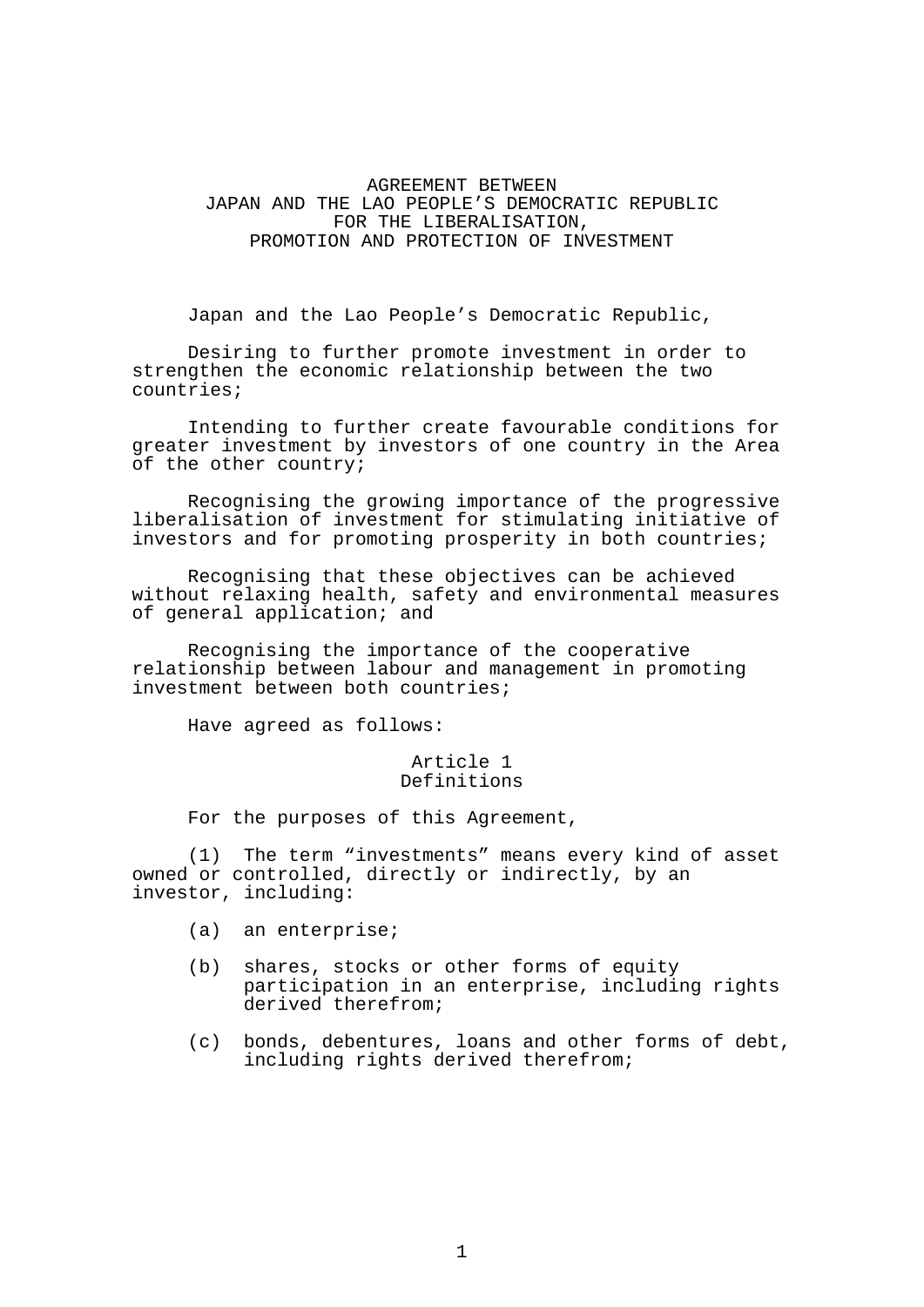- (d) rights under contracts, including turnkey, construction, management, production or revenuesharing contracts;
- (e) claims to money and to any performance under contract having a financial value;
- (f) intellectual property rights;
- (g) rights conferred pursuant to laws and regulations or contracts such as concessions, licences, authorisations, and permits, including those for the exploration and exploitation of natural resources; and
- (h) any other tangible and intangible, movable and immovable property, and any related property rights, such as leases, mortgages, liens and pledges.

 Investments include the amounts yielded by investments, in particular, profit, interest, capital gains, dividends, royalties and fees. A change in the form in which assets are invested does not affect their character as investments.

- (2) The term "investor of a Contracting Party" means:
- (a) a natural person having the nationality of that Contracting Party in accordance with its applicable laws and regulations; or
- (b) an enterprise of that Contracting Party.

 A branch of an enterprise of a non-Contracting Party, which is located in the Area of a Contracting Party, shall not be deemed as an investor of that Contracting Party.

- (3) An enterprise is:
- (a) "owned" by an investor if more than fifty (50) percent of the equity interest in it is owned by the investor; and
	- (b) "controlled" by an investor if the investor has the power to name a majority of its directors or otherwise to legally direct its actions.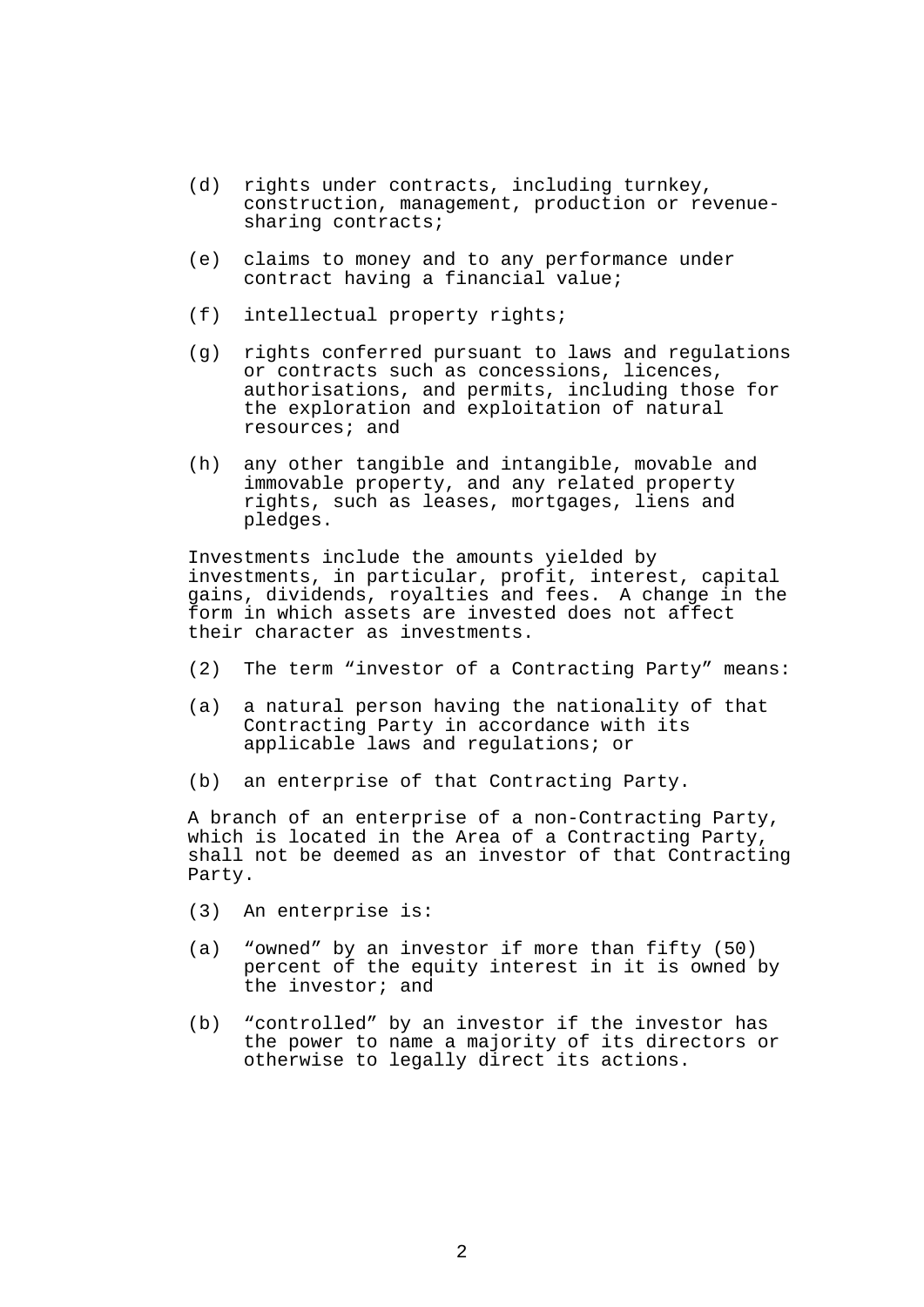(4) The term "an enterprise of a Contracting Party" means any legal person or any other entity duly constituted or organised under the applicable laws and regulations of that Contracting Party, whether or not for profit, and whether private or government owned or controlled, including any corporation, trust, partnership, sole proprietorship, joint venture, association, organisation, company or branch.

 (5) The term "Area" means with respect to a Contracting Party (a) the territory of that Contracting Party; and (b) the exclusive economic zone and the continental shelf with respect to which that Contracting Party exercises sovereign rights or jurisdiction in accordance with international law.

 (6) The term "the WTO Agreement" means the Marrakesh Agreement Establishing the World Trade Organisation, done at Marrakesh, April 15, 1994, as may be amended.

> Article 2 National Treatment

1. Each Contracting Party shall in its Area accord to investors of the other Contracting Party and to their investments treatment no less favourable than the treatment it accords in like circumstances to its own investors and their investments with respect to the establishment, acquisition, expansion, operation, management, maintenance, use, enjoyment, and sale or other disposal of investments (hereinafter referred to as "investment activities").

2. Notwithstanding paragraph 1, each Contracting Party may prescribe special formalities in connection with investment activities of investors of the other Contracting Party in its Area, provided that such special formalities do not impair the substance of the rights of such investors under this Agreement.

# Article 3 Most-Favoured-Nation Treatment

 Each Contracting Party shall in its Area accord to investors of the other Contracting Party and to their investments treatment no less favourable than the treatment it accords in like circumstances to investors of a non-Contracting Party and to their investments with respect to investment activities.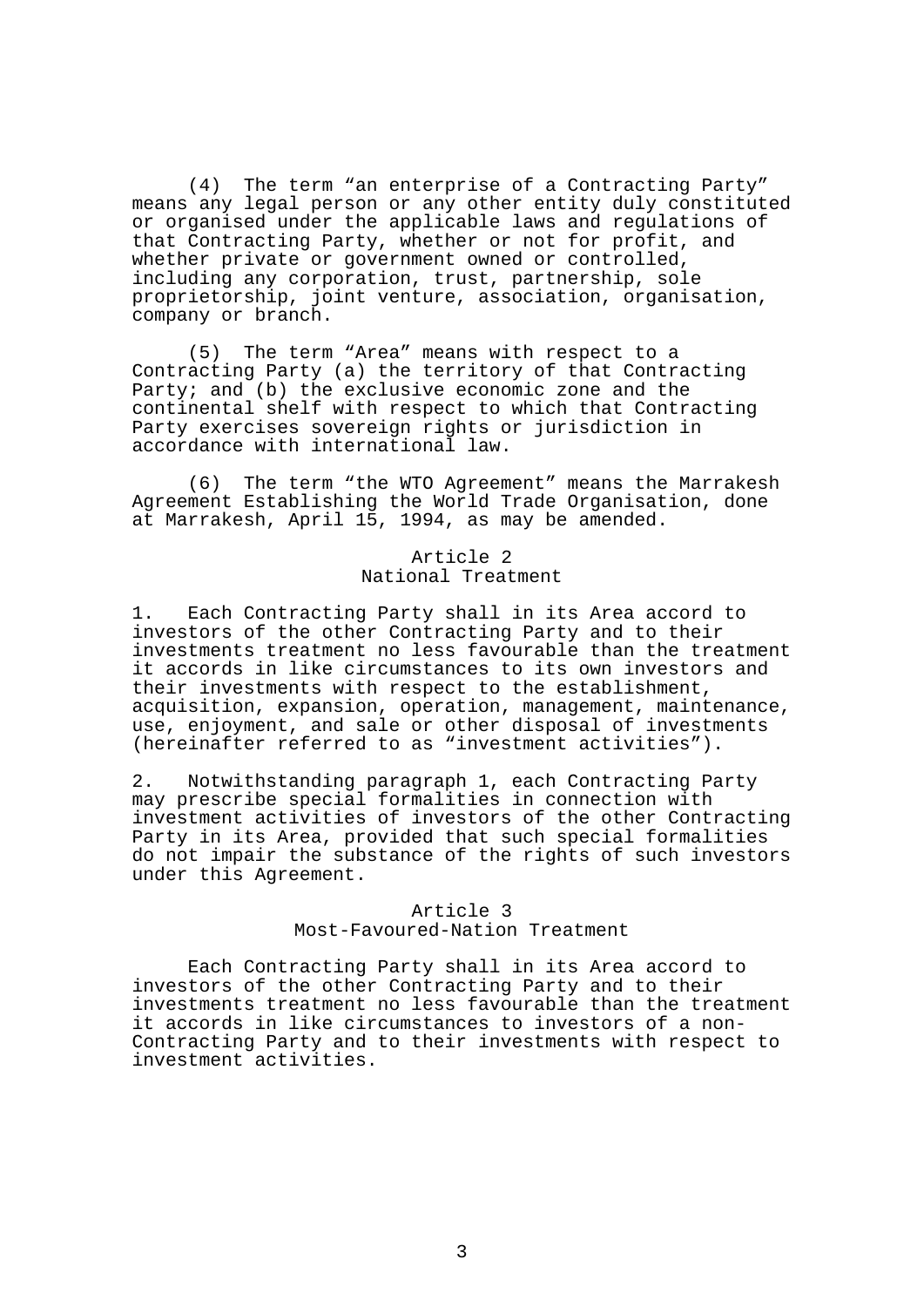### Article 4 Promotion of Investment

 Each Contracting Party shall encourage and promote investment in its Area by an investor of the other Contracting Party in accordance with its laws and regulations applicable from time to time.

### Article 5 General Treatment

1. Each Contracting Party shall accord to investments of the other Contracting Party treatment in accordance with international law, including fair and equitable treatment and full protection and security.

- Note 1: This Article prescribes the customary international law minimum standard of treatment of aliens as the minimum standard of treatment to be afforded to investments of investors of the other Contracting Party. The concepts of "fair and equitable treatment" and "full protection and security" do not require treatment in addition to or beyond that which is required by the customary international law minimum standard of treatment of aliens.
- Note 2: A determination that there has been a breach of another provision of this Agreement, or of a separate international agreement, does not ipso facto establish that there has been a breach of this Article.

2. Each Contracting Party shall observe any obligation it may have entered into in a written form with regard to investments of investors of the other Contracting Party.

# Article 6 Access to the Courts of Justice

 Each Contracting Party shall in its Area accord to investors of the other Contracting Party treatment no less favourable than the treatment which it accords in like circumstances to its own investors or investors of a non-Contracting Party with respect to access to the courts of justice and administrative tribunals and agencies in all degrees of jurisdiction, both in pursuit and in defence of such investors' rights.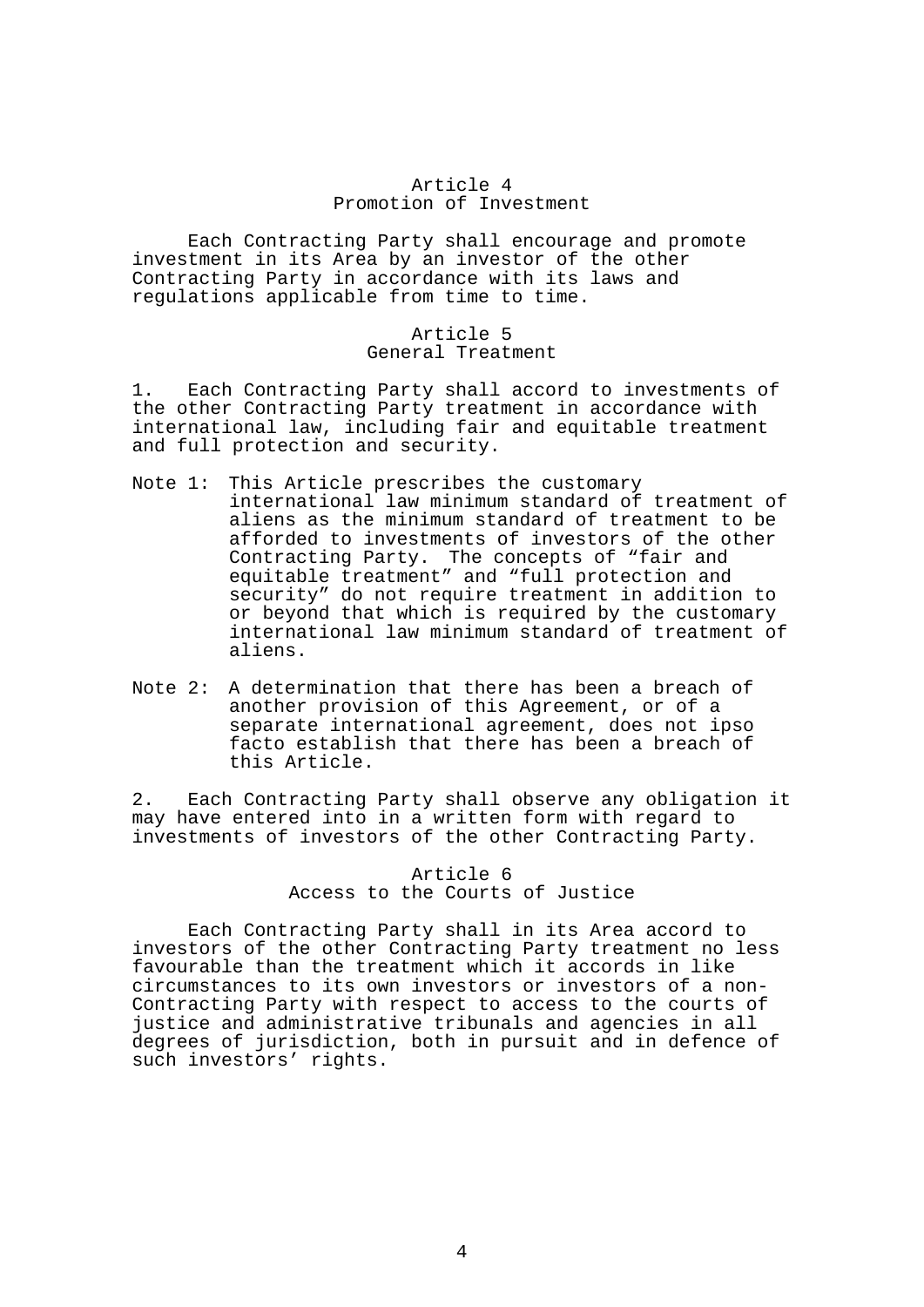# Article 7

# Prohibition of Performance Requirements

1. Neither Contracting Party shall impose or enforce, as a condition for investment activities in its Area of an investor of the other Contracting Party, any of the following requirements:

- (a) to export a given level or percentage of goods or services;
- (b) to achieve a given level or percentage of domestic content;
- (c) to purchase, use or accord a preference to goods produced or services provided in its Area, or to purchase goods or services from natural or legal persons or any other entity in its Area;
- (d) to relate in any way the volume or value of imports to the volume or value of exports or to the amount of foreign exchange inflows associated with investments of that investor;
- (e) to restrict sales of goods or services in its Area that investments of that investor produce or provide by relating such sales in any way to the volume or value of its exports or foreign exchange earnings;
- (f) to appoint, as executives, managers or members of boards of directors, individuals of any particular nationality;
- (g) to transfer technology, a production process or other proprietary knowledge to a natural or legal person or any other entity in its Area, except when the requirement (i) is imposed or enforced by a court, administrative tribunal or competition authority to remedy an alleged violation of competition laws; or (ii) concerns the transfer of intellectual property rights which is undertaken in a manner not inconsistent with the Agreement on Trade-Related Aspects of Intellectual Property Rights in Annex 1C to the WTO Agreement (hereinafter referred to as "the TRIPS Agreement");
- (h) to locate the headquarters of that investor for a specific region or the world market in its Area;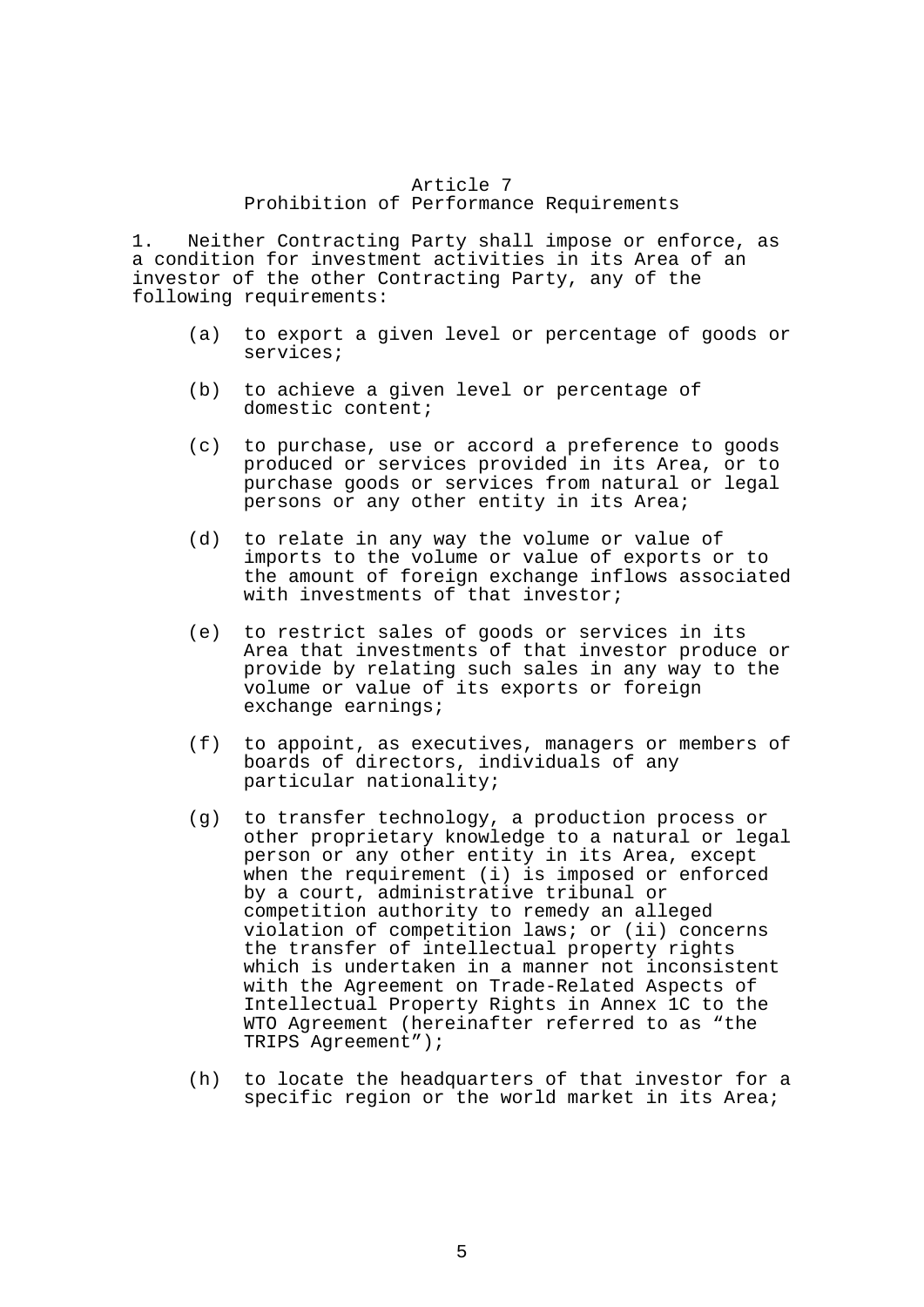- (i) to hire a given number or percentage of its nationals;
- (j) to achieve a given level or value of research and development in its Area; or
- (k) to supply one or more of the goods that the investor produces or the services that the investor provides to a specific region or the world market, exclusively from the Area of the former Contracting Party.

2. The provisions of paragraph 1 above do not preclude either Contracting Party from conditioning the receipt or continued receipt of an advantage, in connection with investment activities in its Area of an investor of the other Contracting Party, on compliance with any of the requirements set forth in paragraph 1 (g) through (k) above.

# Article 8 Reservations and Exceptions

- 1. Articles 2, 3 and 7 shall not apply to:
	- (a) any non-conforming measure that is maintained by the following on the date of entry into force of this Agreement, with respect to the sectors or matters specified in Annex I:
		- (i) the central government of a Contracting Party; or
		- (ii) a prefecture of Japan or a province of the Lao People's Democratic Republic;
	- (b) any non-conforming measure that is maintained by a local government other than a prefecture and a province referred to in subparagraph (a)(ii) on the date of entry into force of this Agreement;
	- (c) the continuation or prompt renewal of any nonconforming measure referred to in subparagraphs  $(a)$  and  $(b)$ ; or
	- (d) an amendment or modification to any nonconforming measure referred to in subparagraphs (a) and (b), provided that the amendment or modification does not decrease the conformity of the measure, as it existed immediately before the amendment or modification, with Articles 2, 3 and 7.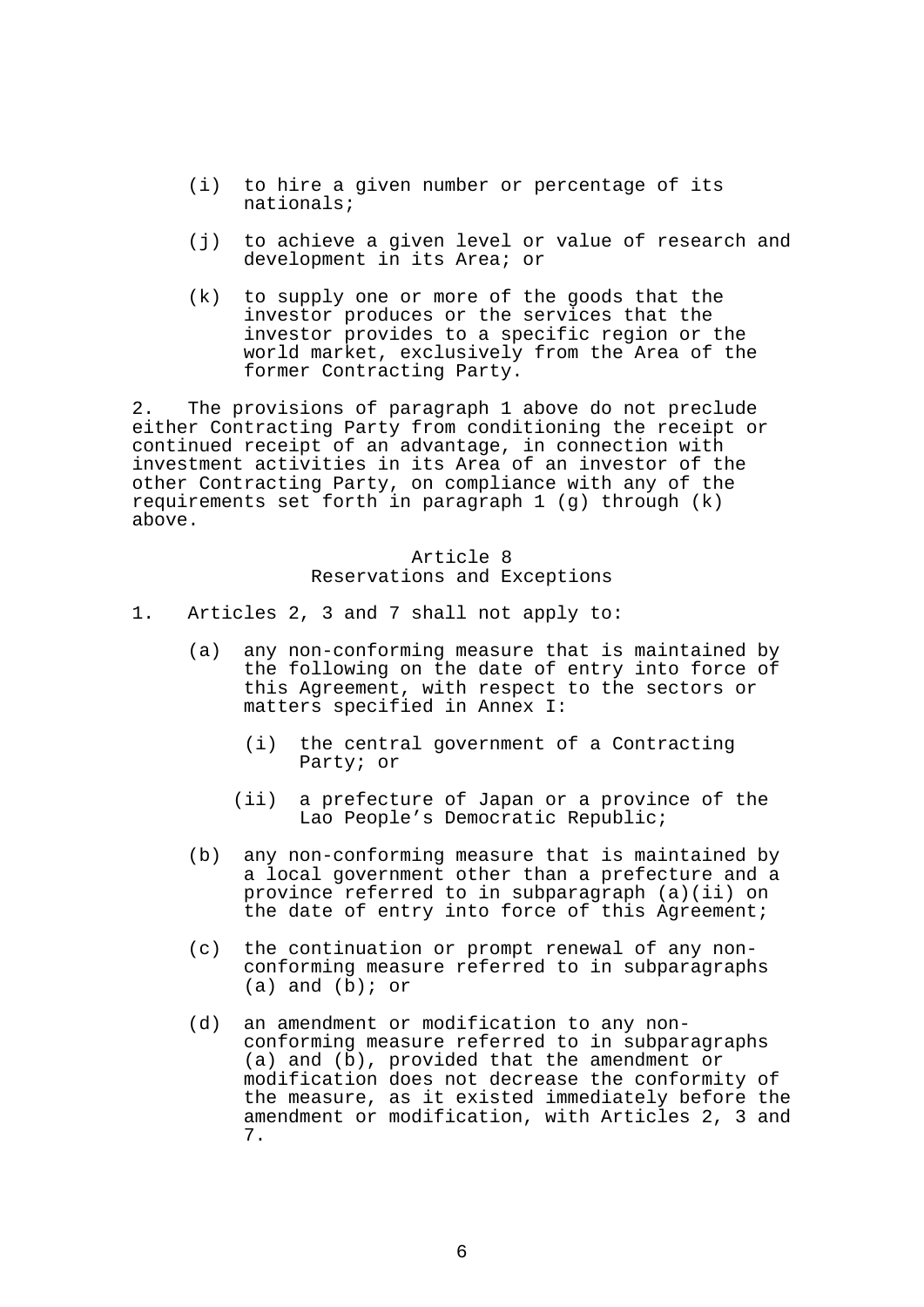2. Each Contracting Party shall, on the date of entry into force of this Agreement, notify the other Contracting Party of the following information on any non-conforming measure referred to in subparagraph 1(a):

- (a) the sector or matter, with respect to which the measure is maintained;
- (b) the domestic or international industry classification codes, where applicable, to which the measure relates;
- (c) the level of the government which maintains the measure;
- (d) the obligations under this Agreement with which the measure does not conform;
- (e) the legal source of the measure; and
- (f) the succinct description of the measure.

3. Articles 2, 3 and 7 shall not apply to any measure that a Contracting Party adopts or maintains with respect to the sectors or matters specified in Annex II.

4. Where a Contracting Party maintains any non-conforming measure on the date of entry into force of this Agreement with respect to the sectors or matters specified in Annex II, the Contracting Party shall, on the same date, notify the other Contracting Party of the following information on the measure:

- (a) the sector or matter, with respect to which the measure is maintained;
- (b) the domestic or international industry classification codes, where applicable, to which the measure relates;
- (c) the obligations under this Agreement with which the measure does not conform;
- (d) the legal source of the measure; and
- (e) the succinct description of the measure.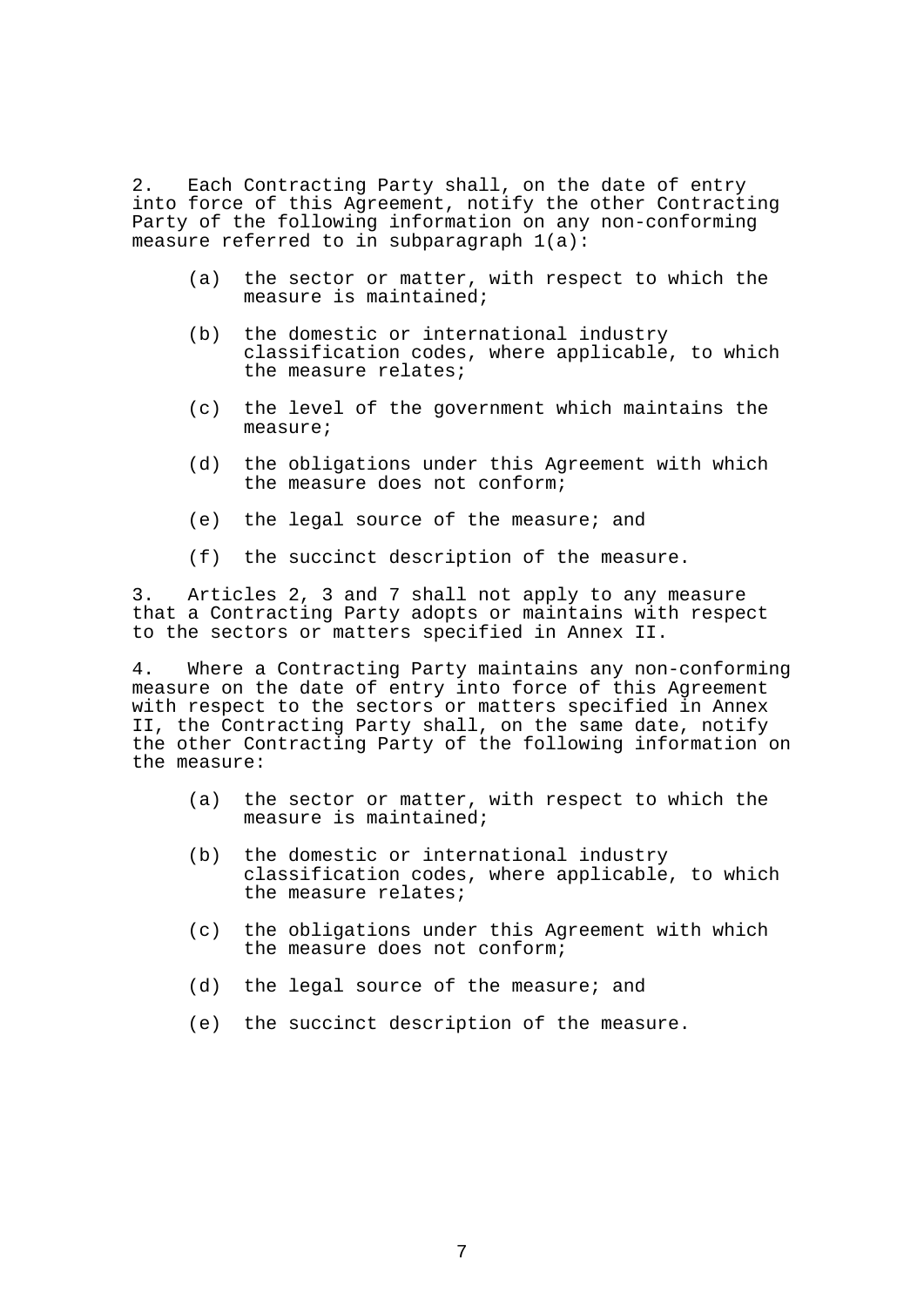5. Neither Contracting Party shall, under any measure adopted after the date of entry into force of this Agreement with respect to the sectors or matters specified in Annex II, require an investor of the other Contracting Party, by reason of its nationality, to sell or otherwise dispose of an investment that exists at the time the measure becomes effective.

6. In cases where a Contracting Party makes an amendment or a modification to any non-conforming measure notified pursuant to paragraph 2 or 4, or where a Contracting Party adopts any new measure with respect to the sectors or matters specified in Annex II, after the date of entry into force of this Agreement, the Contracting Party shall, as soon as possible:

- (a) notify the other Contracting Party of detailed information on such amendment, modification or new measure; and
- (b) respond, upon the request by the other Contracting Party, to specific questions from the other Contracting Party with respect to such amendment, modification or new measure.

7. Each Contracting Party shall endeavour, where appropriate, to reduce or eliminate the non-conforming measures that it adopts or maintains with respect to the sectors or matters specified in Annexes I and II respectively.

8. Articles 2 and 3 shall not apply to any measure covered by the exceptions to, or derogations from, obligations under Articles 3 and 4 of the TRIPS Agreement, as specifically provided in Articles 3 through 5 of the TRIPS Agreement.

9. Articles 2, 3 and 7 shall not apply to any measure that a Contracting Party adopts or maintains with respect to government procurement.

#### Article 9 Transparency

1. Each Contracting Party shall as soon as possible publish, or otherwise make publicly available, its laws, regulations, administrative procedures and administrative rulings and judicial decisions of general application as well as international agreements which pertain to or affect investment activities.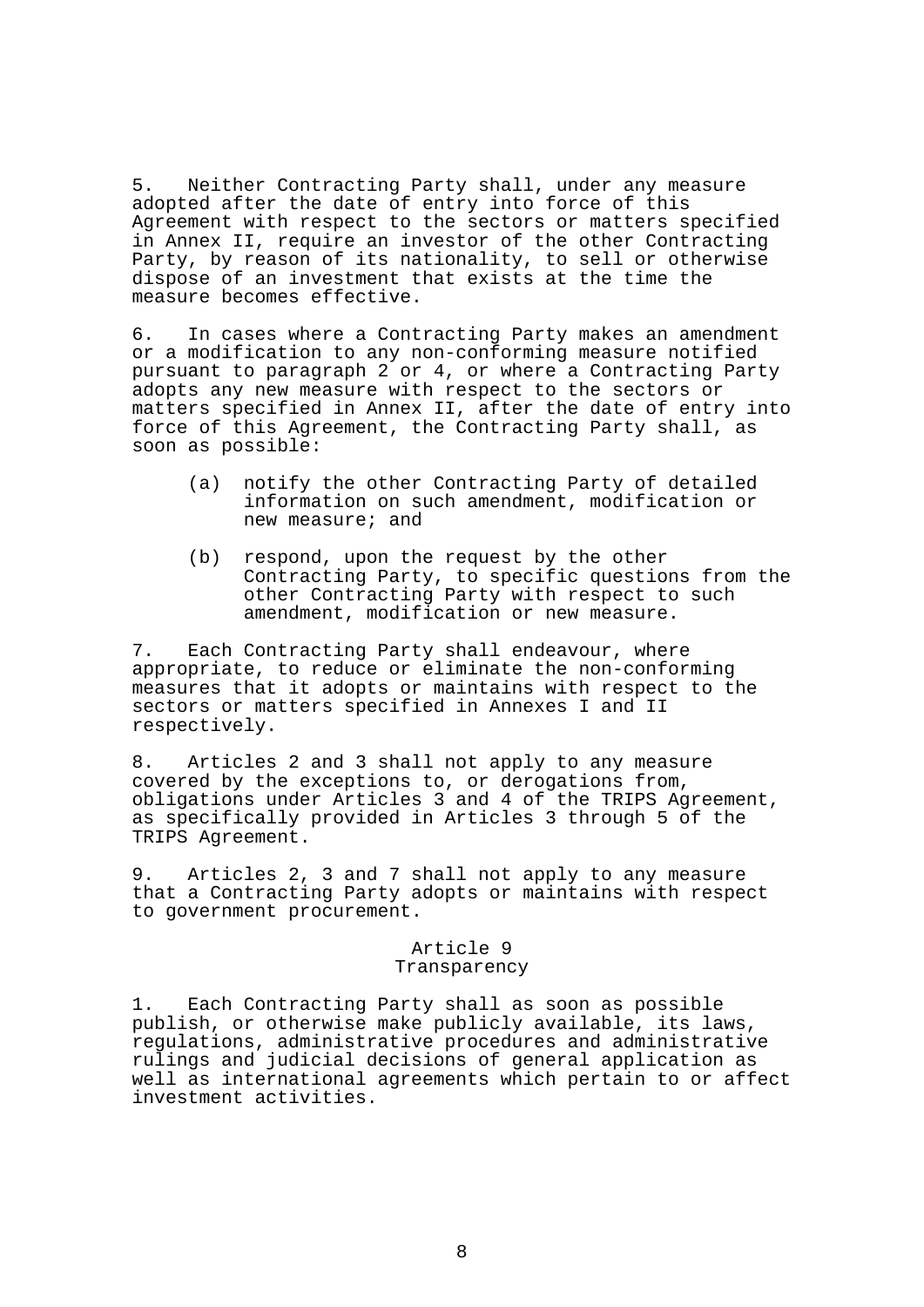2. Each Contracting Party shall, upon request by the other Contracting Party, as soon as possible respond to specific questions and provide that other Contracting Party with information on matters set out in paragraph 1 above, including that relating to contract each Contracting Party enters into with regard to investment.

3. The provisions of paragraphs 1 and 2 of this Article shall not be construed so as to oblige either Contracting Party to disclose confidential information, the disclosure of which would impede law enforcement or otherwise be contrary to the public interest, or which would prejudice privacy or legitimate commercial interests.

#### Article 10 Measures against Corruption

 Each Contracting Party shall ensure that measures and efforts are undertaken to prevent and combat corruption regarding matters covered by this Agreement in accordance with its laws and regulations.

# Article 11 Entry, Sojourn and Residence

 Each Contracting Party shall, in accordance with its applicable laws and regulations, give sympathetic consideration to applications for the entry, sojourn and residence of a natural person having the nationality of the other Contracting Party who wish to enter the territory of the former Contracting Party and remain therein for the purpose of investment activities.

# Article 12 Expropriation and Compensation

1. Neither Contracting Party shall expropriate or nationalise investments in its Area of investors of the other Contracting Party or take any measure equivalent to expropriation or nationalisation (hereinafter referred to as "expropriation") except: (a) for a public purpose; (b) in a non-discriminatory manner; (c) upon payment of prompt, adequate and effective compensation pursuant to paragraphs 2, 3 and 4; and (d) in accordance with due process of law and Article 5.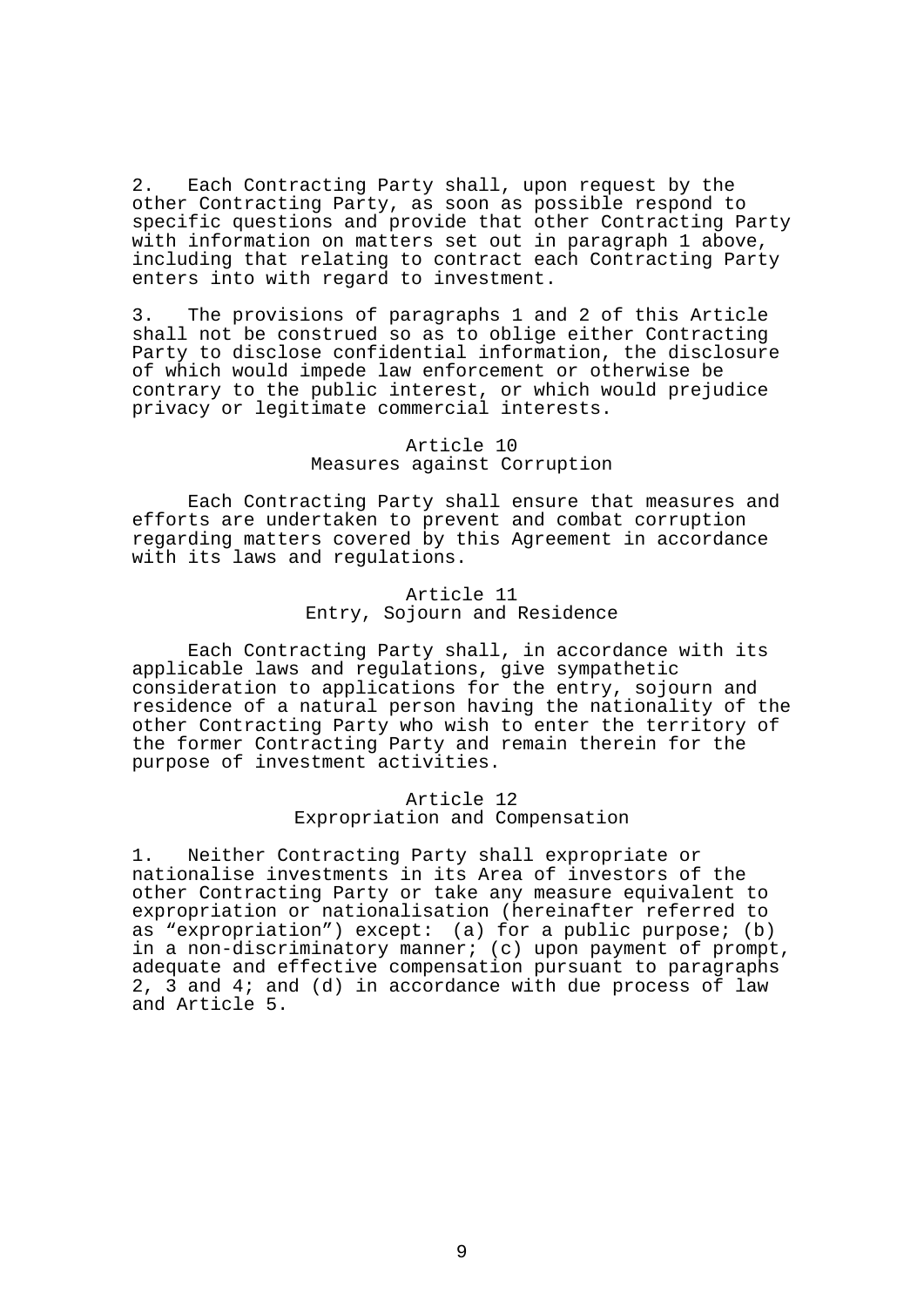2. Compensation shall be equivalent to the fair market value of the expropriated investments at the time when the expropriation was publicly announced or when the expropriation occurred, whichever is earlier. The fair market value shall not reflect any change in value occurring because the expropriation had become publicly known earlier.

3. The compensation shall be paid without delay and shall include interest at a commercially reasonable rate, taking into account the length of time until the time of payment. It shall be effectively realisable and freely transferable and shall be freely convertible into the currency of the Contracting Party of the investors concerned, and into freely usable currencies as defined in the Articles of Agreement of the International Monetary Fund, as may be amended, at the market exchange rate prevailing on the date of expropriation.

4. Without prejudice to the provisions of Article 17, the investors affected by expropriation shall have a right of access to the courts of justice or administrative tribunals or agencies of the Contracting Party making the expropriation to seek a prompt review of the investors' case and the amount of compensation in accordance with the principles set out in this Article.

# Article 13 Protection from Strife

1. Each Contracting Party shall accord to investors of the other Contracting Party that have suffered loss or damage relating to their investments in the Area of the former Contracting Party due to armed conflict or a state of emergency such as revolution, insurrection, civil disturbance or any other similar event in the Area of that former Contracting Party, treatment, as regards restitution, indemnification, compensation or any other settlement, that is no less favourable than that which it accords to its own investors or to investors of a non-Contracting Party, whichever is more favourable to the investors of the other Contracting Party.

2. Any payment as a means of settlement referred to in paragraph 1 shall be effectively realisable, freely transferable and freely convertible at the market exchange rate into the currency of the Contracting Party of the investors concerned and freely usable currencies.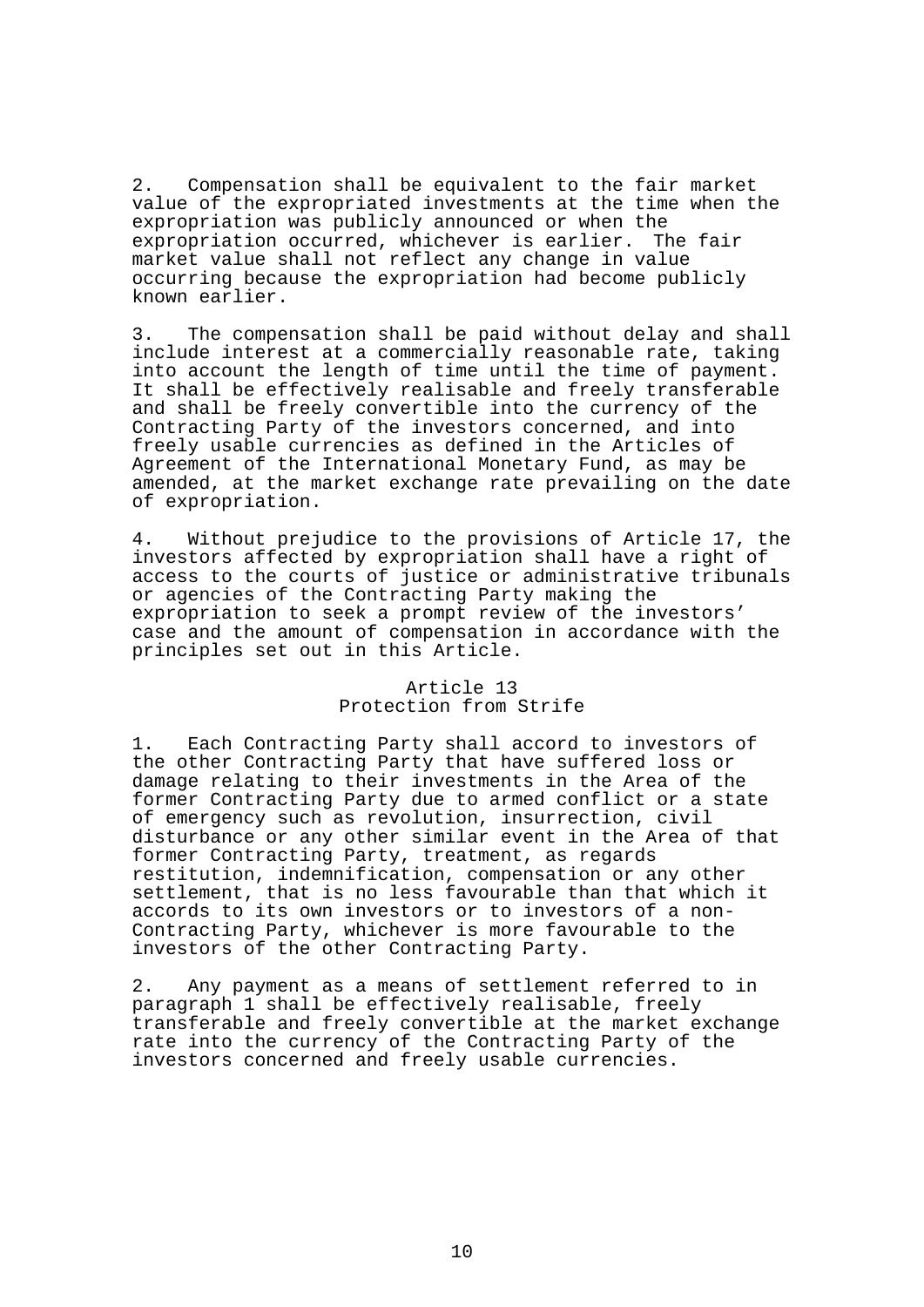#### Article 14 Subrogation

 If a Contracting Party or its designated agency makes a payment to any investor of that Contracting Party under an indemnity, guarantee or insurance contract, pertaining to an investment of such investor in the Area of the other Contracting Party, the latter Contracting Party shall recognise the assignment to the former Contracting Party or its designated agency of any right or claim of such investor on account of which such payment is made and shall recognise the right of the former Contracting Party or its designated agency to exercise by virtue of subrogation any such right or claim to the same extent as the original right or claim of the investor. As regards payment to be made to that former Contracting Party or its designated agency by virtue of such assignment of right or claim and the assignment of such payment, the provisions of Articles 12, 13 and 15 shall apply mutatis mutandis.

# Article 15 Transfers

1. Each Contracting Party shall ensure that all transfers relating to investments in its Area of an investor of the other Contracting Party may be freely made into and out of its Area without delay. Such transfers shall include, in particular, though not exclusively:

- (a) the initial capital and additional amounts to maintain or increase investments;
- (b) profits, interest, capital gains, dividends, royalties and fees and other current incomes accruing from investments;
- (c) payments made under a contract including loan payments in connection with investments;
- (d) proceeds of the total or partial sale or liquidation of investments;
- (e) earnings and remuneration of personnel engaged from the other Contracting Party who work in connection with investments in the Area of the former Contracting Party;
- (f) payments made in accordance with Articles 12 and  $13$ ; and
- (g) payments arising out of the settlement of a dispute under Article 17.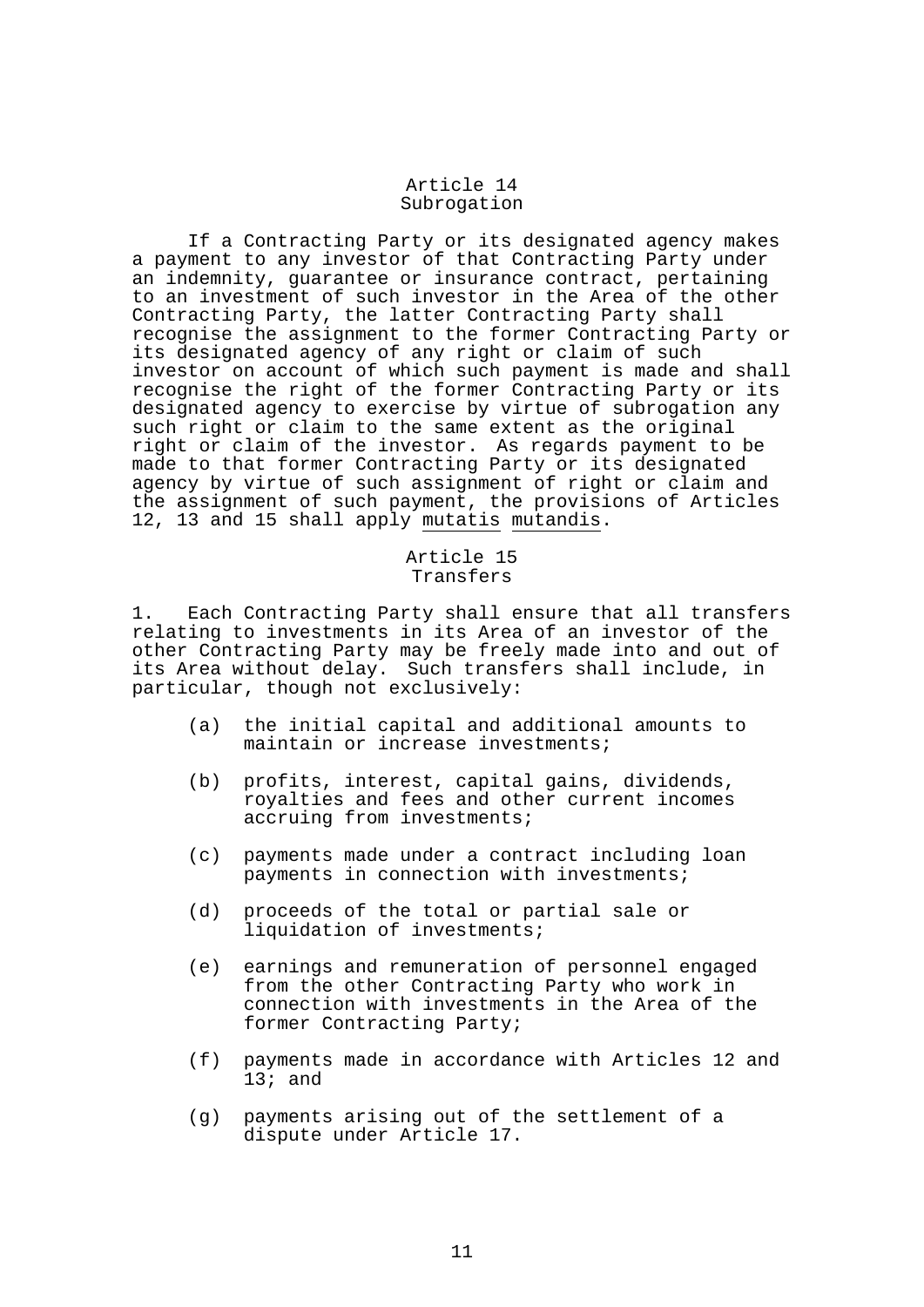2. Each Contracting Party shall further ensure that such transfers may be made without delay in freely usable currencies at the market rate of exchange prevailing on the date of the transfer.

3. Notwithstanding paragraphs 1 and 2 above, a Contracting Party may delay or prevent a transfer through the equitable, non-discriminatory and good-faith application of its laws relating to:

- (a) bankruptcy, insolvency or the protection of the rights of creditors;
- (b) issuing, trading or dealing in securities;
- (c) criminal or penal offences; or
- (d) ensuring compliance with orders or judgments in adjudicatory proceedings.

# Article 16 Settlement of Investment Disputes between the Contracting Parties

1. Each Contracting Party shall accord sympathetic consideration to, and shall afford adequate opportunity for consultation regarding, such representations as the other Contracting Party may make with respect to any matter affecting the operation of this Agreement.

2. Any dispute between the Contracting Parties as to the interpretation or application of this Agreement, not satisfactorily adjusted by diplomacy, shall be referred for decision to an arbitration board. Such arbitration board shall be composed of three arbitrators, with each Contracting Party appointing one arbitrator within a period of thirty days from the date of receipt by either Contracting Party from the other Contracting Party of a note requesting arbitration of the dispute, and the third arbitrator to be agreed upon as President by the two arbitrators so chosen within a further period of thirty days, provided that the third arbitrator shall not be a national of either Contracting Party.

3. If the third arbitrator is not agreed upon between the arbitrators appointed by each Contracting Party within the further period of thirty days referred to in the provisions of paragraph 2 above, the Contracting Parties shall request the President of the International Court of Justice to appoint the third arbitrator who shall not be a national of either Contracting Party.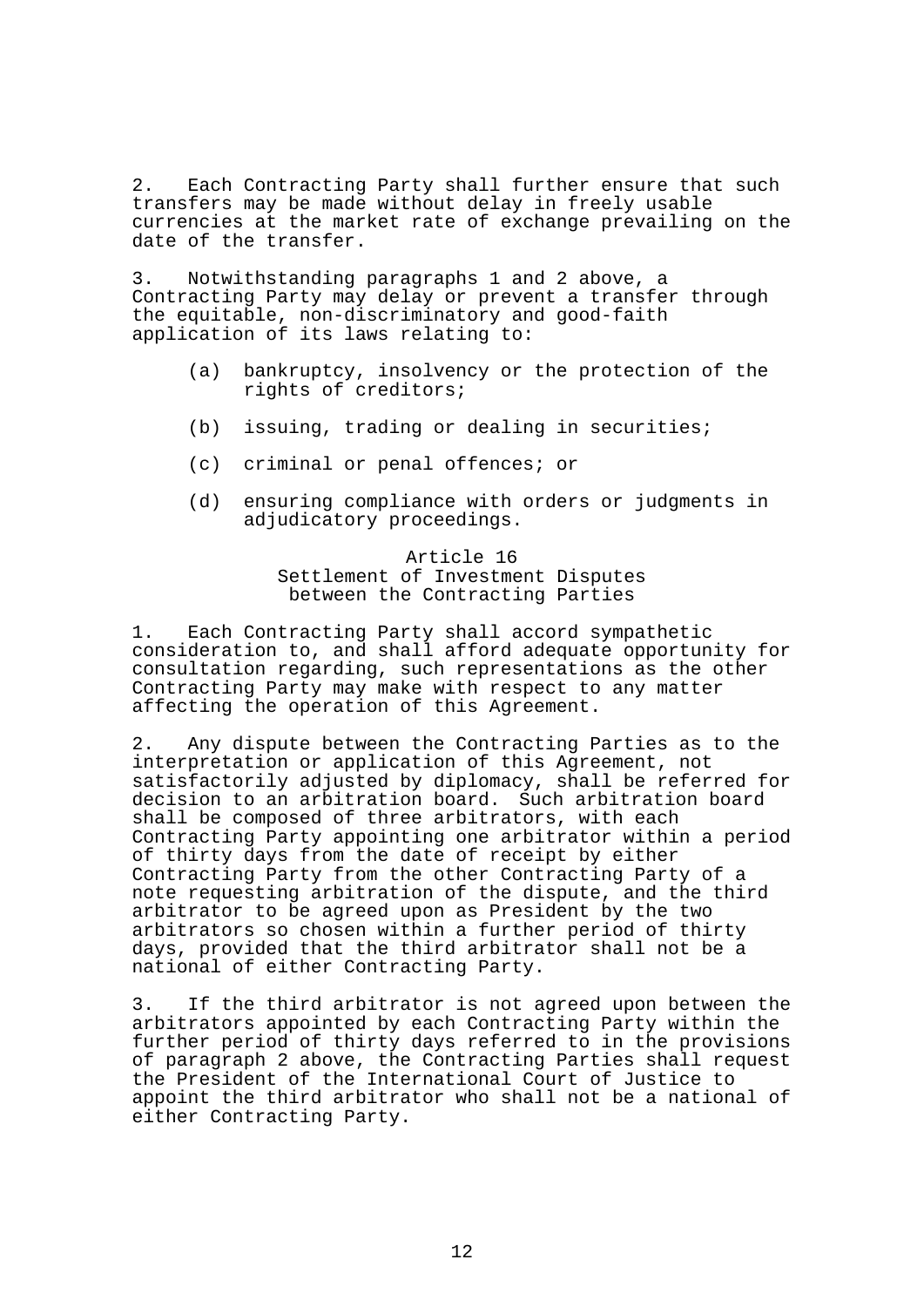4. The arbitration board shall within a reasonable period of time reach its decisions by a majority of votes. Such decisions shall be final and binding.

5. Each Contracting Party shall bear the cost of its own arbitrator and its representation in the arbitral proceedings. The cost of the President of the arbitration board in discharging his or her duties and the remaining costs of the arbitration board shall be borne equally by the Contracting Parties, unless the Contracting Parties agree otherwise.

#### Article 17

Settlement of Investment Disputes between a Contracting Party and an Investor of the Other Contracting Party

For the purposes of this Article, an investment dispute is a dispute between a Contracting Party and an investor of the other Contracting Party that has incurred loss or damage by reason of, or arising out of, an alleged breach of any right conferred by this Agreement with respect to investments of investors of that other Contracting Party.

2. Nothing in this Article shall be construed so as to prevent an investor who is a party to an investment dispute (hereinafter referred to in this Article as "disputing investor") from seeking administrative or judicial settlement within the Area of the Contracting Party that is a party to the investment dispute (hereinafter referred to in this Article as "disputing Party").

3. An investment dispute shall, as far as possible, be settled amicably through consultation or negotiation between the disputing investor and the disputing Party (hereinafter referred to in this Article as "the disputing parties").

4. If the investment dispute cannot be settled through such consultation or negotiation within three months from the date on which the disputing investor requested the consultation or negotiation in writing and if the disputing investor has not submitted the investment dispute for resolution under courts of justice or administrative tribunals or agencies, the disputing investor may submit the investment dispute to one of the following international conciliations or arbitrations: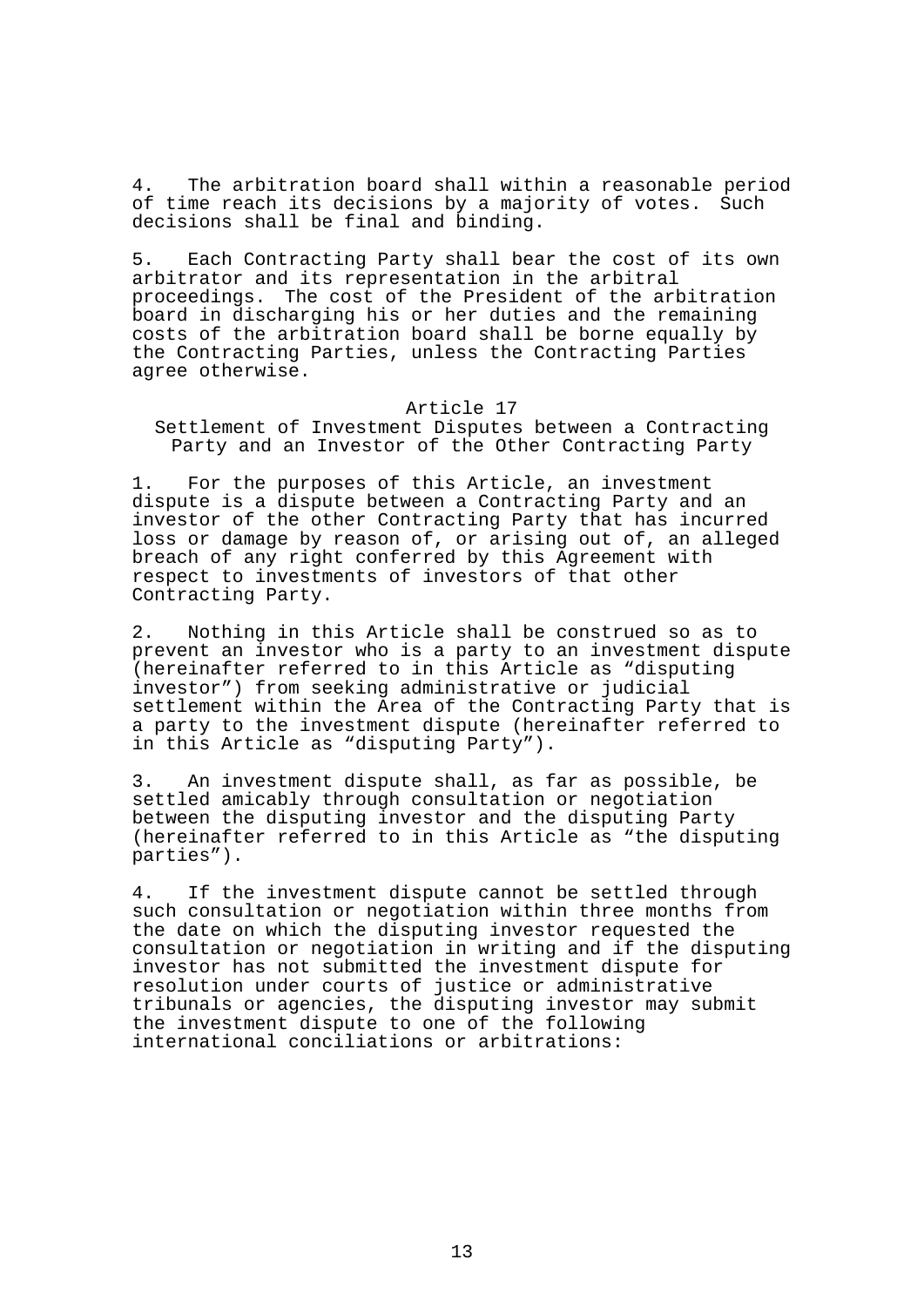- (a) conciliation or arbitration in accordance with the Convention on the Settlement of Investment Disputes between States and Nationals of Other States, done at Washington, March 18, 1965, as may be amended (hereinafter referred to in this Article as "ICSID Convention"), so long as the ICSID Convention is in force between the Contracting Parties;
- (b) conciliation or arbitration under the Additional Facility Rules of the International Centre for Settlement of Investment Disputes, as may be amended, so long as the ICSID Convention is not in force between the Contracting Parties;
- (c) arbitration under the Arbitration Rules of the United Nations Commission on International Trade Law, as may be amended; and
- (d) if agreed with the disputing Party, any arbitration in accordance with other arbitration rules.

5. The applicable arbitration rules shall govern the arbitration set forth in paragraph 4 except to the extent modified in this Article.

6. The disputing investor who intends to submit the investment dispute to conciliation or arbitration pursuant to paragraph 4 shall give to the disputing Party written notice of intent to do so at least 90 days before the claim is submitted. The notice of intent shall specify:

- (a) the name and address of the disputing investor;
- (b) the specific measures of the disputing Party at issue and a brief summary of the factual and legal basis of the investment dispute sufficient to present the problem clearly, including the obligations under this Agreement alleged to have been breached;
- (c) conciliation or arbitration set forth in paragraph 4 which the disputing investor will choose; and
- (d) the relief sought and the approximate amount of damages claimed.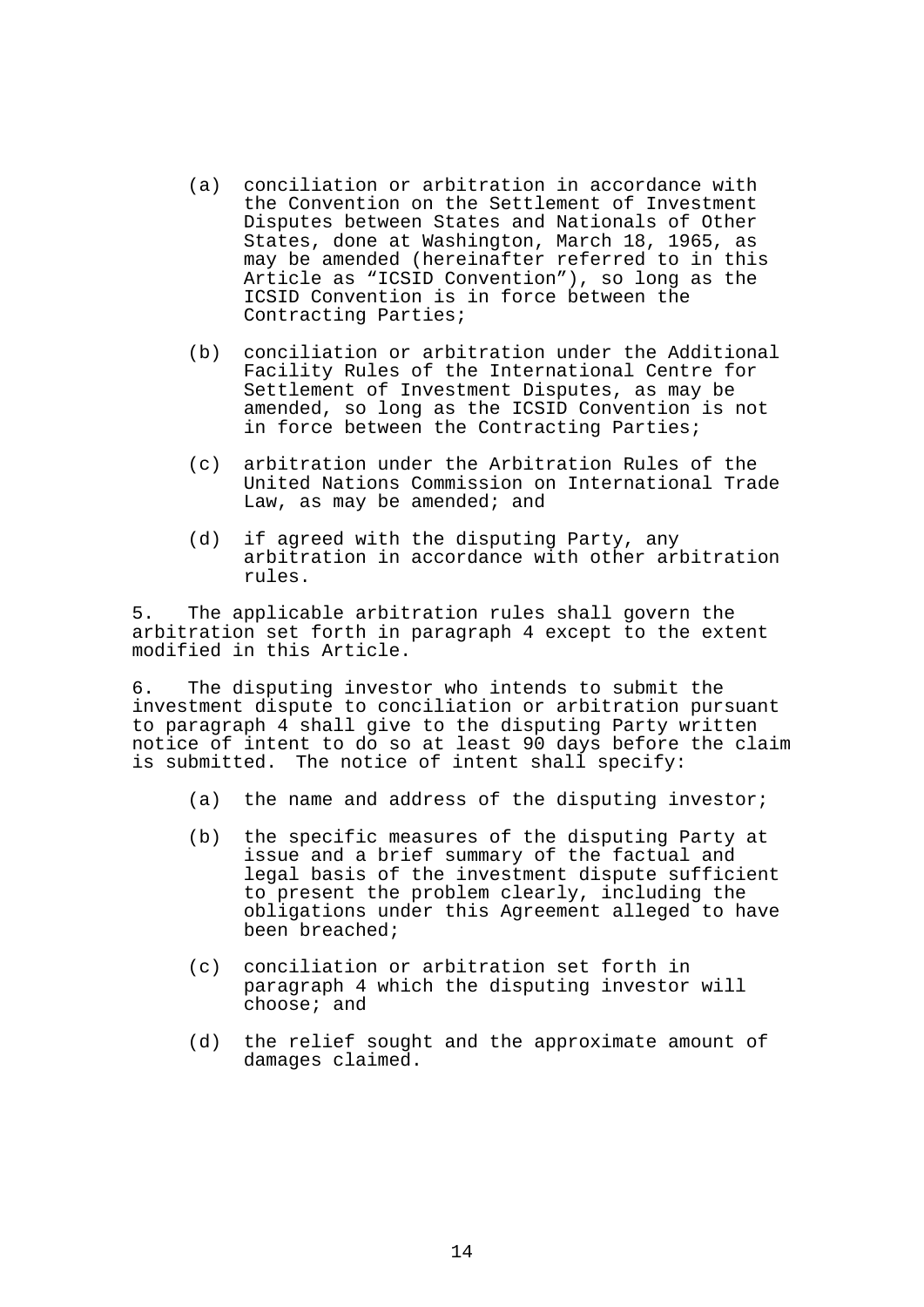- 7. (a) Each Contracting Party hereby consents to the submission of investment disputes by a disputing investor to conciliation or arbitration set forth in paragraph 4 chosen by the disputing investor.
	- (b) The consent given by subparagraph (a) and the submission by a disputing investor of a claim to arbitration shall satisfy the requirements of:
		- (i) Chapter II of the ICSID Convention or the Additional Facility Rules of the International Centre for Settlement of Investment Disputes, as may be amended, for written consent of the parties to a dispute; and
		- (ii) Article II of the Convention on the Recognition and Enforcement of Foreign Arbitral Awards, as may be amended (hereinafter referred to as "New York Convention") for an agreement in writing.

8. Notwithstanding paragraph 7, no claim may be submitted to conciliation or arbitration set forth in paragraph 4, if more than three years have elapsed since the date on which the disputing investor acquired or should have first acquired, whichever is the earlier, the knowledge that the disputing investor had incurred loss or damage referred to in paragraph 1.

9. Notwithstanding paragraph 4, the disputing investor may initiate or continue an action that seeks interim injunctive relief that does not involve the payment of damages before an administrative tribunal or agency or a court of justice under the law of the disputing Party.

10. Unless the disputing parties agree otherwise, an arbitral tribunal established under paragraph 4 shall comprise three arbitrators, one arbitrator appointed by each of the disputing parties and the third, who shall be the presiding arbitrator, appointed by agreement of the disputing parties. If the disputing investor or the disputing Party fails to appoint an arbitrator or arbitrators within 60 days from the date on which the investment dispute was submitted to arbitration, the Secretary-General of the International Centre for Settlement of Investment Disputes (hereinafter referred to in this Article as "ICSID"), may be requested by either of the disputing parties, to appoint the arbitrator or arbitrators not yet appointed from the ICSID Panel of Arbitrators subject to the requirements of paragraphs 11 and 12.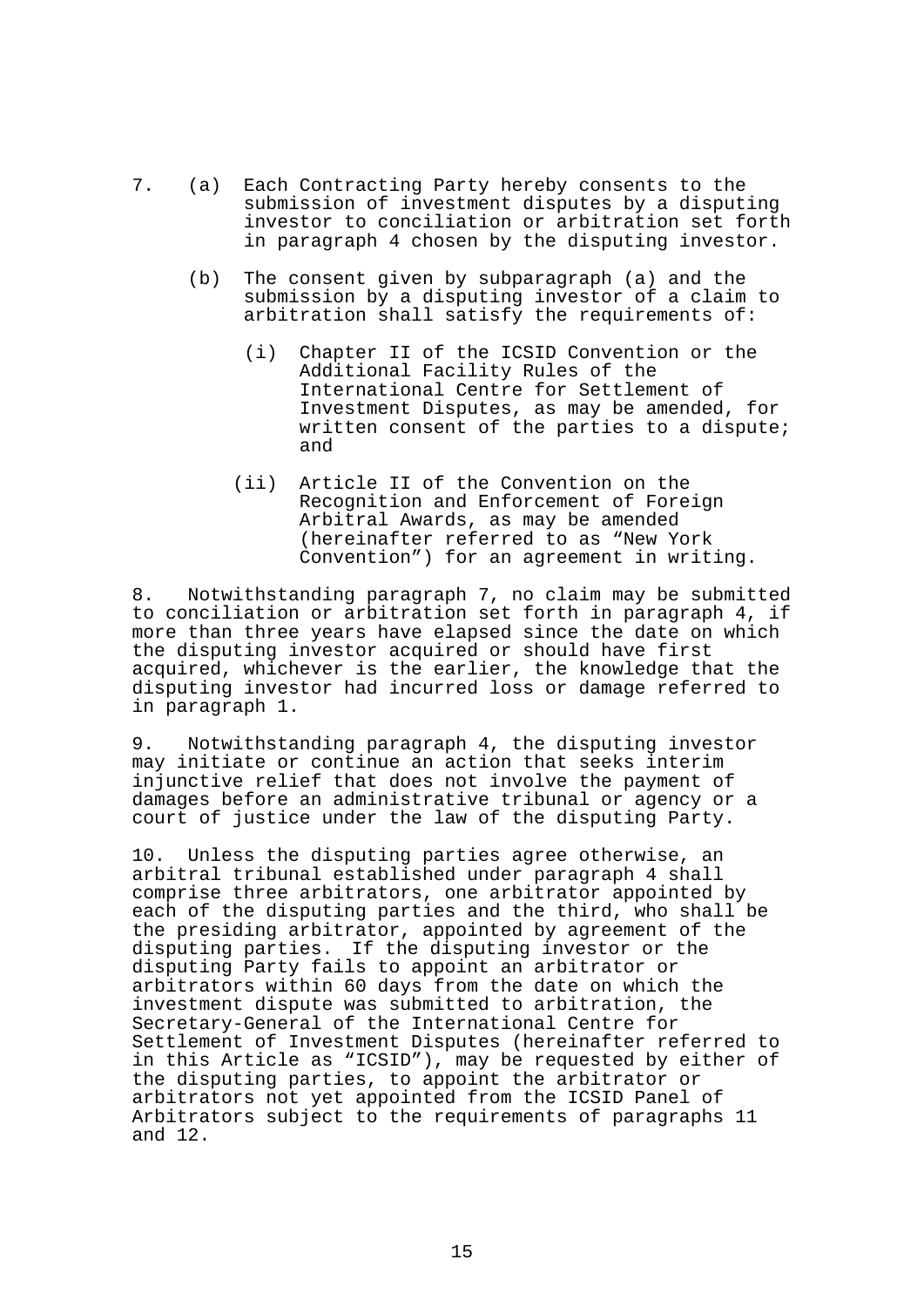11. Unless the disputing parties agree otherwise, the third arbitrator shall not be a national of either Contracting Party, nor have his or her usual place of residence in the territory of either Contracting Party, nor be employed by either of the disputing parties, nor have dealt with the investment dispute in any capacity.

12. In the case of arbitration referred to in paragraph 4, each of the disputing parties may indicate up to three nationalities, the appointment of arbitrators of which is unacceptable to it. In this event, the Secretary-General of the ICSID may be requested not to appoint as arbitrator any person whose nationality is indicated by either of the disputing parties.

13. Unless the disputing parties agree otherwise, the arbitration shall be held in a country that is a party to the New York Convention.

14. An arbitral tribunal established under paragraph 4 shall decide the issues in dispute in accordance with this Agreement and applicable rules of international law.

15. The disputing Party shall deliver to the other Contracting Party:

- (a) written notice of the claim submitted to the arbitration no later than 30 days after the date on which the claim was submitted; and
- (b) copies of all pleadings filed in the arbitration.

16. On written notice to the disputing parties, the Contracting Party which is not the disputing Party may make submissions to the arbitral tribunal on a question of interpretation of this Agreement.

17. The arbitral tribunal may order an interim measure of protection to preserve the rights of the disputing investor, or to facilitate the conduct of arbitral proceedings, including an order to preserve evidence in the possession or control of either of the disputing parties. The arbitral tribunal shall not order attachment or enjoin the application of the measure alleged to constitute a breach referred to in paragraph 1.

18. The award rendered by the arbitral tribunal shall include: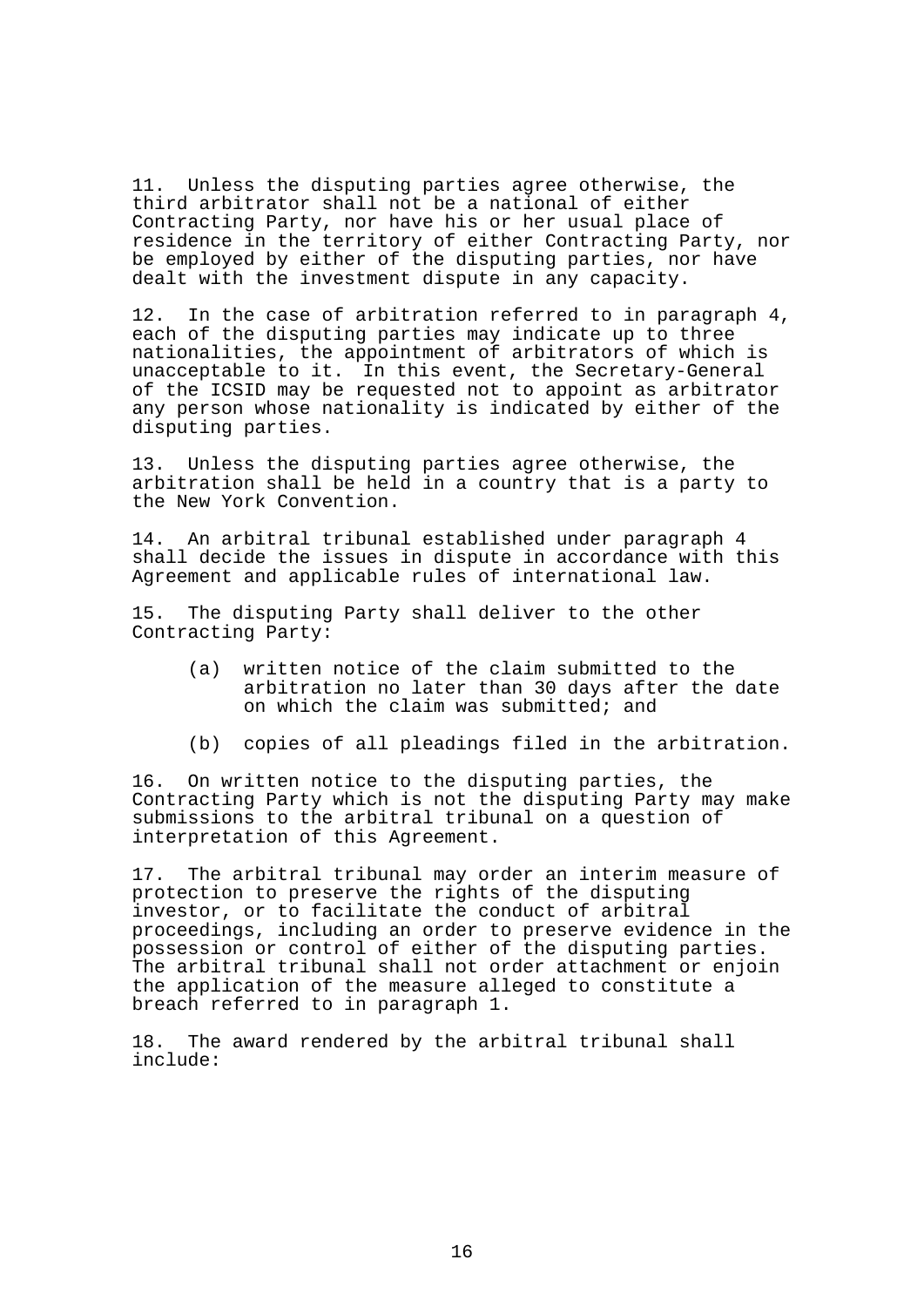- (a) a judgment whether or not there has been a breach by the disputing Party of any obligation under this Agreement with respect to the disputing investor and its investments; and
- (b) a remedy if there has been such breach. The remedy shall be limited to one or both of the following:
	- (i) payment of monetary damages and applicable interest; and
	- (ii) restitution of property, in which case the award shall provide that the disputing Party may pay monetary damages and any applicable interest in lieu of restitution.

 Costs may also be awarded in accordance with the applicable arbitration rules.

19. The award rendered in accordance with paragraph 18 shall be final and binding upon the disputing parties. The disputing Party shall carry out without delay the provisions of the award and provide in its Area for the enforcement of the award in accordance with its relevant laws and regulations.

20. Neither Contracting Party shall give diplomatic protection, or bring an international claim, in respect of an investment dispute which the other Contracting Party and an investor of the former Contracting Party have consented to submit or submitted to arbitration set forth in paragraph 4, unless the other Contracting Party shall have failed to abide by and comply with the award rendered in such investment dispute. Diplomatic protection, for the purposes of this paragraph, shall not include informal diplomatic exchanges for the sole purpose of facilitating a settlement of the investment dispute.

# Article 18 General and Security Exceptions

1. Notwithstanding any other provisions in this Agreement other than the provisions of Article 13, each Contracting Party may:

 (a) take any measures which it considers necessary for the protection of its essential security interests;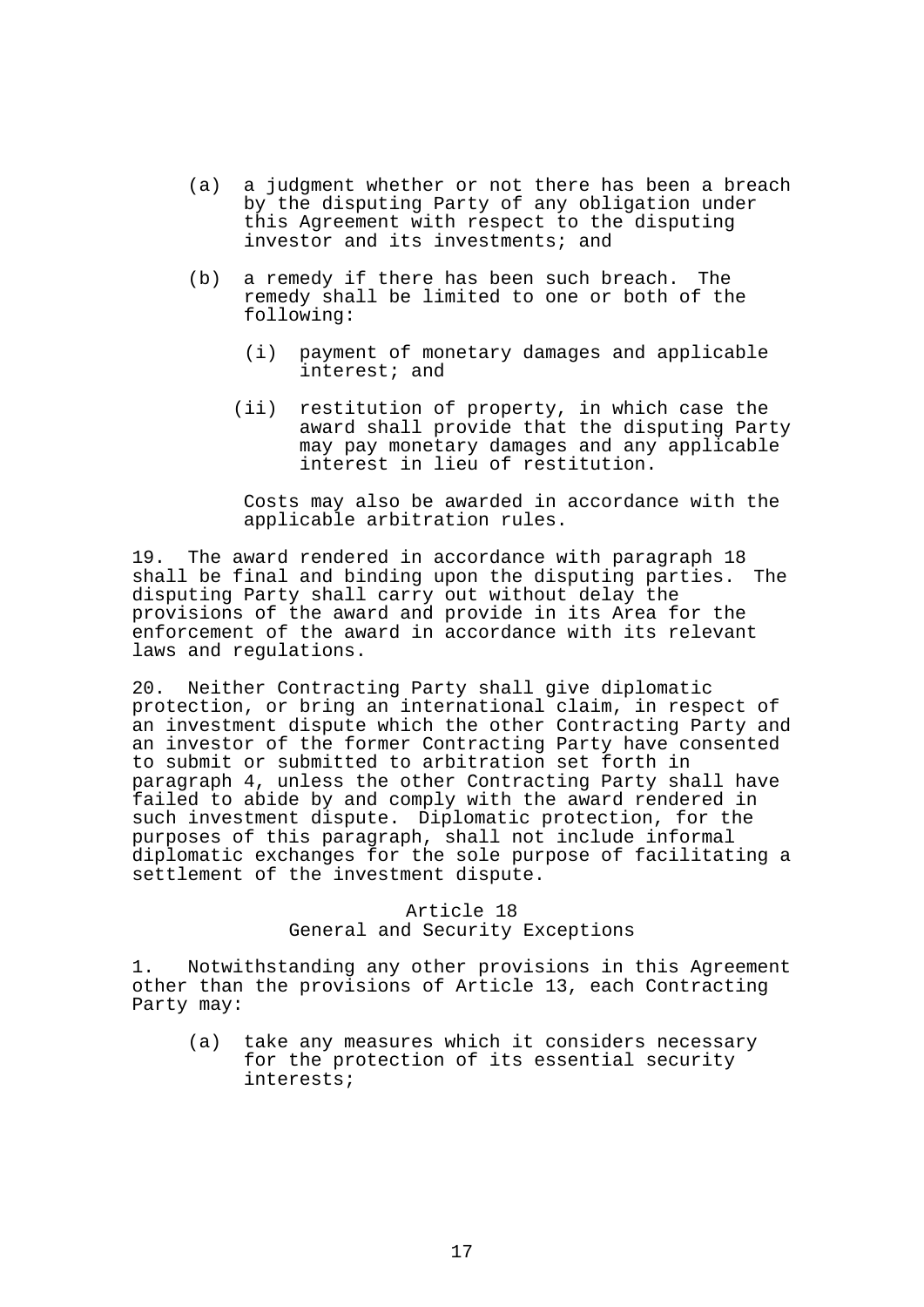- (i) taken in time of war, or armed conflict, or other emergency in that Contracting Party or in international relations; or
- (ii) relating to the implementation of national policies or international agreements respecting the non-proliferation of weapons;
- (b) take any measure in pursuance of its obligations under the United Nations Charter for the maintenance of international peace and security;
- (c) take any measure necessary to protect human, animal or plant life or health;
- (d) take any measure necessary for the maintenance of public order. The public order exceptions may be invoked only where a genuine and sufficiently serious threat is posed to one of the fundamental interests of society; or
- (e) take any measure imposed for the protection of national treasures of artistic, historic or archaeological value.

2. In cases where a Contracting Party takes any measure, pursuant to paragraph 1 above, that does not conform with the obligations of the provisions of this Agreement other than the provisions of Article 13, that Contracting Party shall not use such measure as a means of avoiding its obligations.

3. In cases where a Contracting Party takes any measure, pursuant to paragraph 1 of this Article, that does not conform with the obligations of the provisions of this Agreement other than the provisions of Article 13, that Contracting Party shall, prior to the entry into force of the measure or as soon thereafter as possible, notify the other Contracting Party of the following elements of the measure: (a) sector and sub-sector or matter; (b) obligation or article in respect of the measure; (c) legal source of the measure; (d) succinct description of the measure; and (e) purpose of the measure.

# Article 19 Temporary Safeguard Measures

1. A Contracting Party may adopt or maintain measures not conforming with its obligations under Article 2 relating to cross-border capital transactions and Article 15: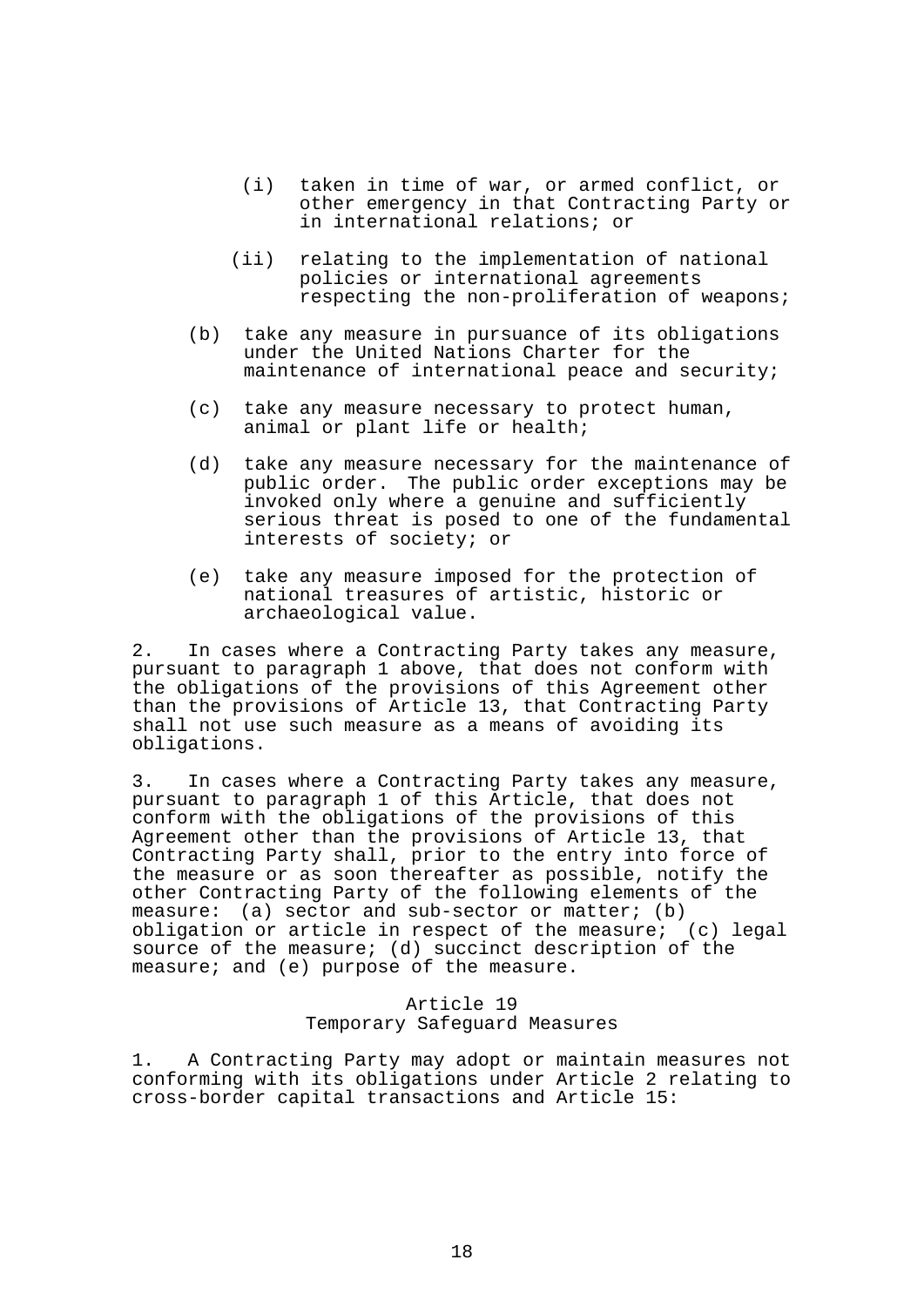- (a) in the event of serious balance-of-payments and external financial difficulties or threat thereof; or
- (b) in cases where, in exceptional circumstances, movements of capital cause or threaten to cause serious difficulties for macroeconomic management, in particular, monetary and exchange rate policies.
- 2. Measures referred to in paragraph 1 above:
	- (a) shall be consistent with the Articles of Agreement of the International Monetary Fund, as may be amended, so long as the Contracting Party taking the measures is a party to the said Articles;
	- (b) shall not exceed those necessary to deal with the circumstances set out in paragraph 1 above;
	- (c) shall be temporary and shall be eliminated as soon as conditions permit;
	- (d) shall be promptly notified to the other Contracting Party; and
	- (e) shall avoid unnecessary damages to the commercial, economic and financial interests of the other Contracting Party.

3. Nothing in this Agreement shall be regarded as altering the rights enjoyed and obligations undertaken by a Contracting Party as a party to the Articles of Agreement of the International Monetary Fund, as may be amended.

> Article 20 Prudential Measures

1. Notwithstanding any other provisions of this Agreement, a Contracting Party shall not be prevented from taking measures relating to financial services for prudential reasons, including measures for the protection of investors, depositors, policy holders or persons to whom a fiduciary duty is owed by an enterprise supplying financial services, or to ensure the integrity and stability of its financial system.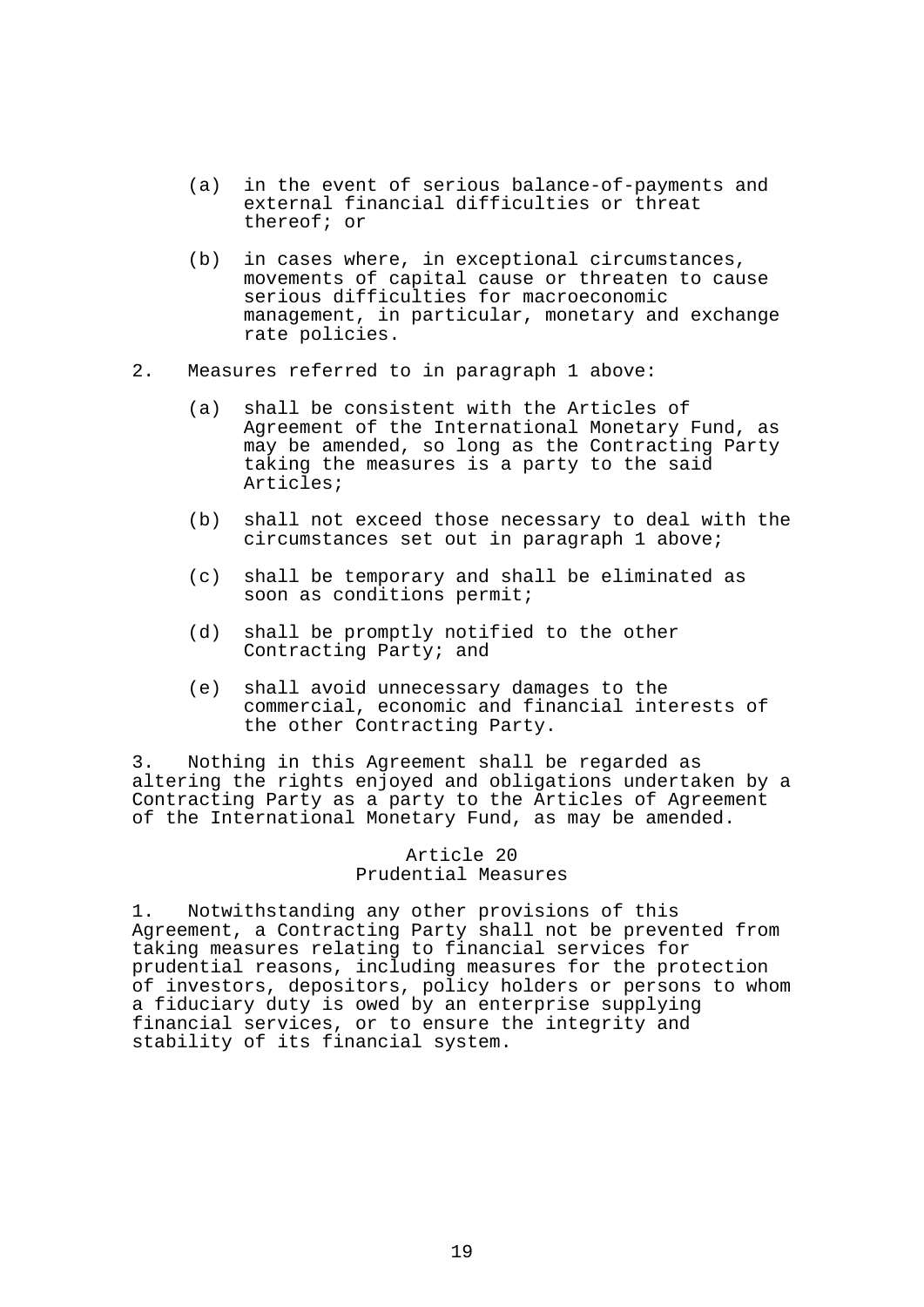2. In cases where a Contracting Party takes any measure, pursuant to paragraph 1 above, that does not conform with the obligations of the provisions of this Agreement, that Contracting Party shall not use such measure as a means of avoiding its obligations.

### Article 21 Intellectual Property Rights

1. Nothing in this Agreement shall be construed so as to derogate from the rights and obligations under multilateral agreements in respect of protection of intellectual property rights to which the Contracting Parties are parties.

2. Nothing in this Agreement shall be construed so as to oblige either Contracting Party to extend to investors of the other Contracting Party and their investments treatment accorded to investors of a non-Contracting Party and their investments by virtue of multilateral agreements in respect of protection of intellectual property rights, to which the former Contracting Party is a party.

3. The Contracting Parties shall give due consideration to the adequate and effective protection of intellectual property rights and shall promptly consult with each other for this purpose at the request of either Contracting Party. Depending on the results of the consultation, each Contracting Party shall, in accordance with its applicable laws and regulations, take appropriate measures to remove the factors which are recognised as having adverse effects to the investments.

## Article 22 Taxation

1. Nothing in this Agreement shall apply to taxation measures except as expressly provided for in paragraphs 2, 3 and 4 of this Article.

2. Article 1, paragraph 1 of Article 5, Articles 6, 9, 12, 25 and 27 shall apply to taxation measures.

3. Articles 16 and 17 shall apply to disputes under paragraph 2 above.

4. Article 23 shall apply to taxation measures regarding matters set out in paragraph 2 of this Article.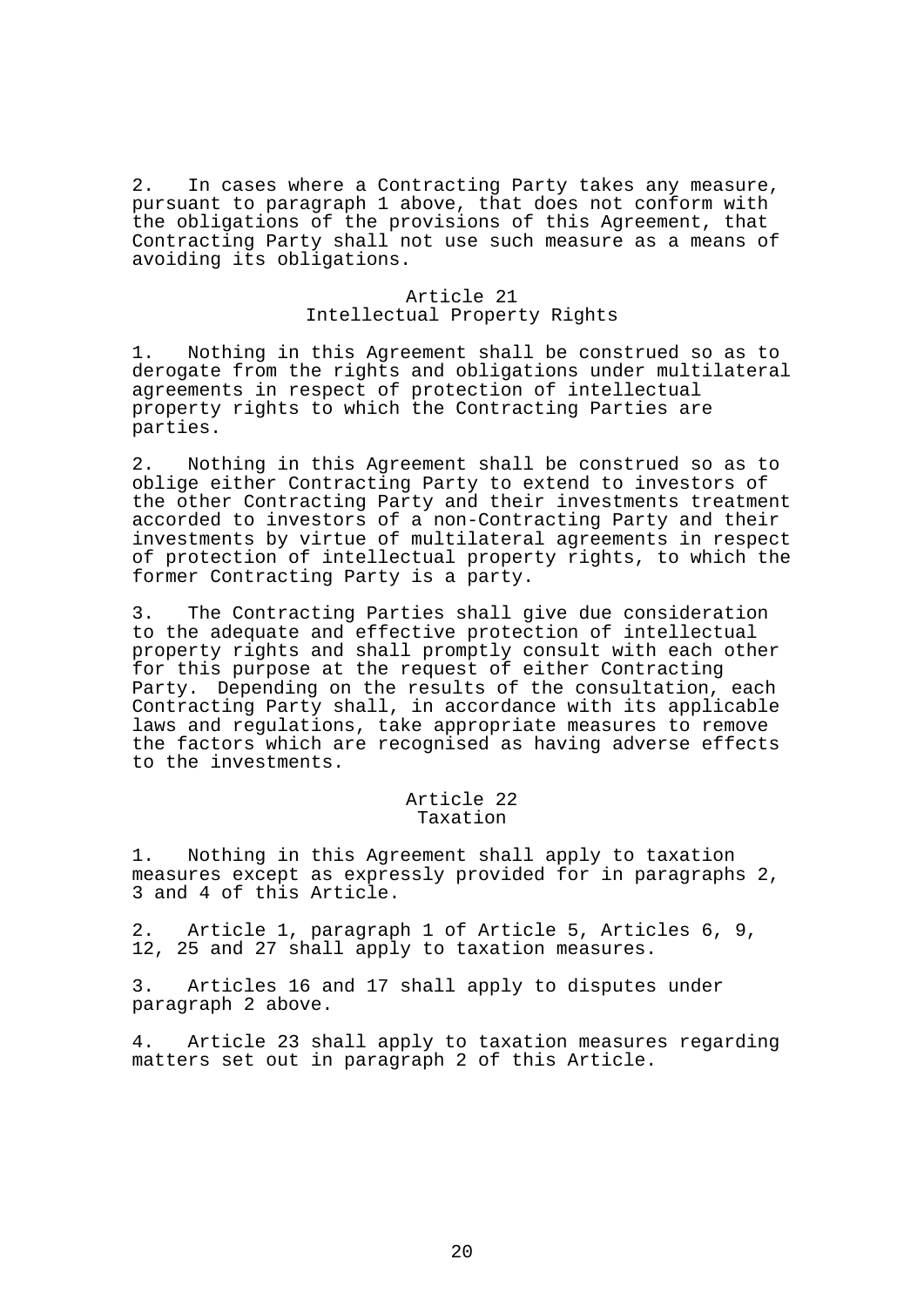### Article 23 Joint Committee

1. The Contracting Parties shall establish a Joint Committee (hereinafter referred to as "the Committee") with a view to accomplishing the objectives of this Agreement. The functions of the Committee shall be:

- (a) to discuss and review the implementation and operation of this Agreement;
- (b) to review the exceptional measures maintained, amended, modified or adopted pursuant to paragraph 1 of Article 8 for the purpose of contributing to the reduction or elimination of such exceptional measures;
- (c) to discuss the exceptional measures adopted or maintained pursuant to paragraph 3 of Article 8 for the purpose of encouraging favourable conditions for investors of the Contracting Parties; and
- (d) to discuss any other investment-related matters concerning this Agreement.

2. The Committee may, as necessary, make appropriate recommendations by consensus to the Contracting Parties for the more effective functioning or the attainment of the objectives of this Agreement.

3. The Committee shall be composed of representatives of the Contracting Parties. The Committee shall determine its own rules of procedure to carry out its functions.

4. The Committee may establish sub-committees and delegate specific tasks to such sub-committees. The Committee, upon mutual consent of the Contracting Parties, may hold joint meetings with the private sectors.

5. Unless otherwise decided by the Contracting Parties, the Committee shall meet once a year, and otherwise at the request of either Contracting Party.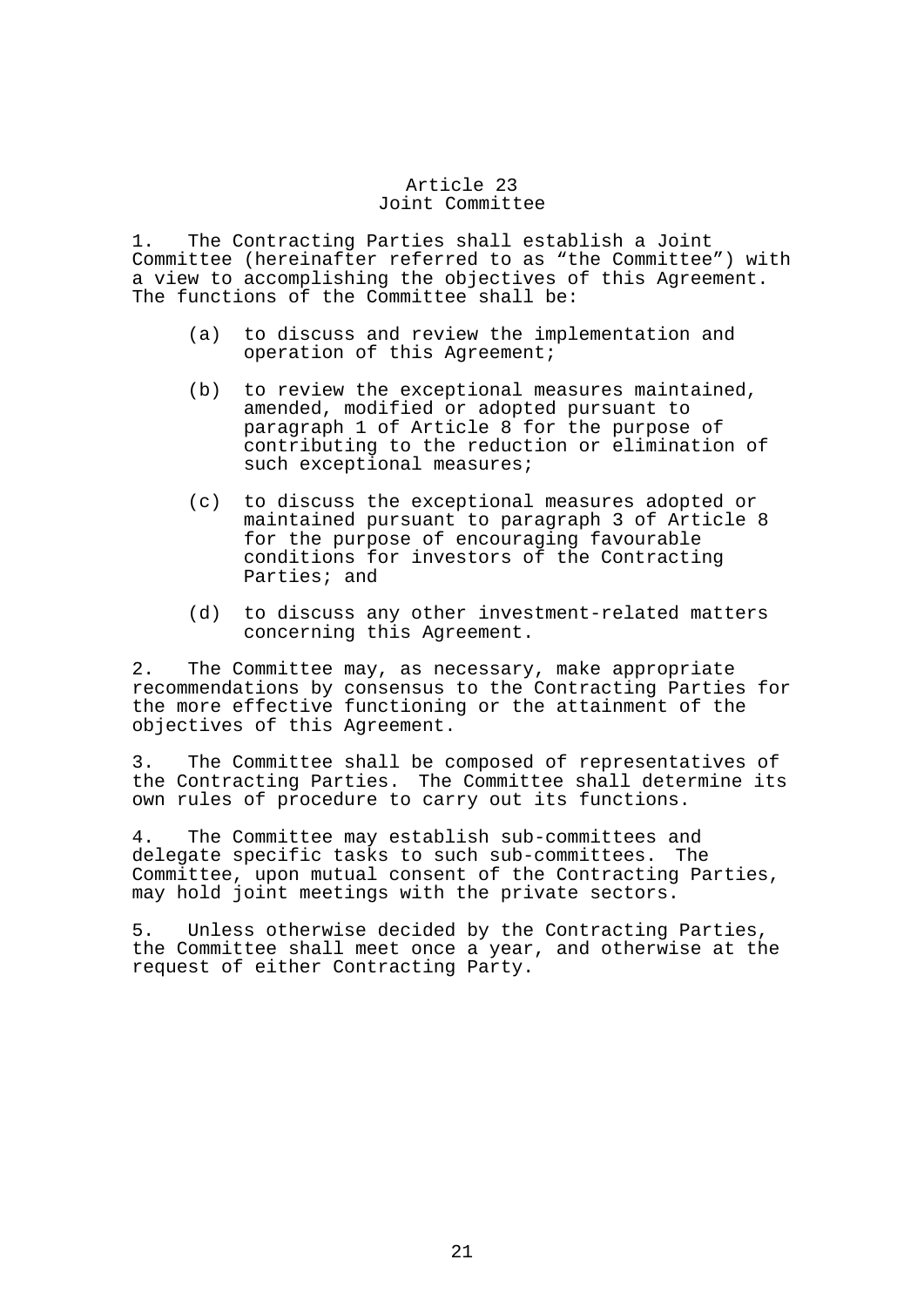### Article 24 Environmental Measures

 The Contracting Parties recognise that it is inappropriate to encourage investment by investors of the other Contracting Party by relaxing environmental measures. To this effect each Contracting Party should not waive or otherwise derogate from such environmental measures as an encouragement for the establishment, acquisition or expansion in its Area of investments by investors of the other Contracting Party.

# Article 25 Observance of the Agreement by Local Governments

 In fulfilling the obligations under this Agreement, each Contracting Party shall take such reasonable measures as may be available to it to ensure the observance of this Agreement by local governments in its Area.

# Article 26 Denial of Benefits

1. A Contracting Party may deny the benefits of this Agreement to an investor of the other Contracting Party that is an enterprise of the other Contracting Party and to its investments if the enterprise is owned or controlled by an investor of a non-Contracting Party and the denying Contracting Party:

- (a) does not maintain diplomatic relations with the non-Contracting Party; or
- (b) adopts or maintains measures with respect to the non-Contracting Party that prohibit transactions with the enterprise or that would be violated or circumvented if the benefits of this Agreement were accorded to the enterprise or to its investments.

2. Subject to prior notification and consultation, a Contracting Party may deny the benefits of this Agreement to an investor of the other Contracting Party that is an enterprise of the other Contracting Party and to its investments if the enterprise is owned or controlled by an investor of a non-Contracting Party and the enterprise has no substantial business activities in the Area of the other Contracting Party.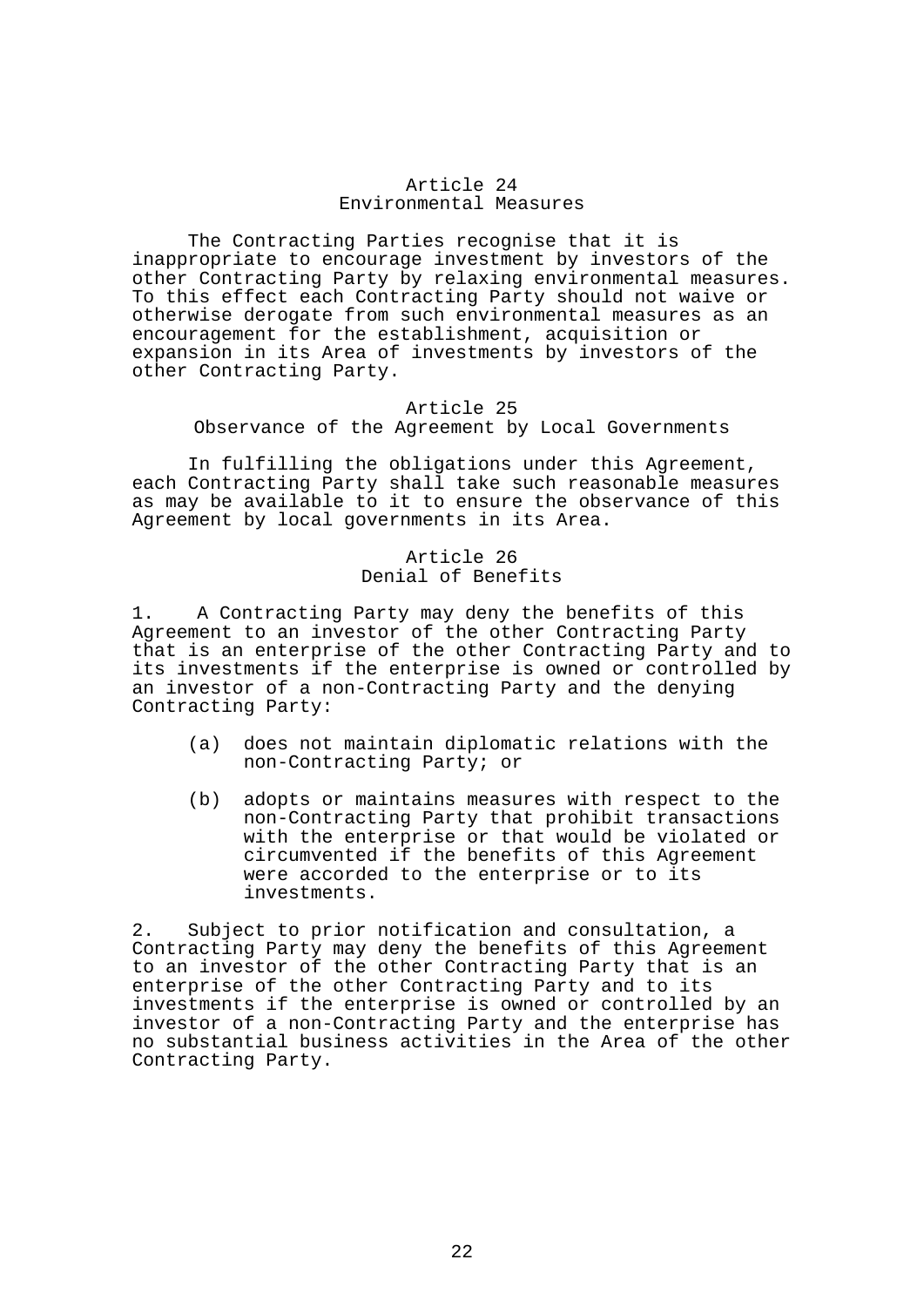### Article 27 Final Provisions

1. This Agreement shall enter into force on the thirtieth day after the date of exchange of diplomatic notes informing each other that their respective legal procedures necessary for the entry into force of this Agreement have been completed. It shall remain in force for a period of ten years after its entry into force and shall continue in force unless terminated as provided in paragraph 2 below. This Agreement shall also apply to all investments of investors of either Contracting Party acquired in the Area of the other Contracting Party in accordance with the applicable laws and regulations of that other Contracting Party prior to the entry into force of this Agreement.

2. A Contracting Party may, by giving one year's advance notice in writing to the other Contracting Party, terminate this Agreement at the end of the initial ten year period or at any time thereafter.

3. In respect of investments acquired prior to the date of termination of this Agreement, the provisions of this Agreement shall continue to be effective for a period of ten years from the date of termination of this Agreement.

4. This Agreement shall not apply to claims arising out of events which occurred, or to claims which had been settled, prior to its entry into force.

5. The Annexes to this Agreement shall form an integral part of this Agreement.

 IN WITNESS WHEREOF, the undersigned, being duly authorised by their respective Governments, have signed this Agreement.

 DONE in duplicate at Tokyo, on this sixteenth day of January, 2008, in the English language.

FOR JAPAN: FOR THE LAO PEOPLE'S DEMOCRATIC REPUBLIC:

高村正彦 Thongloun Sisoulith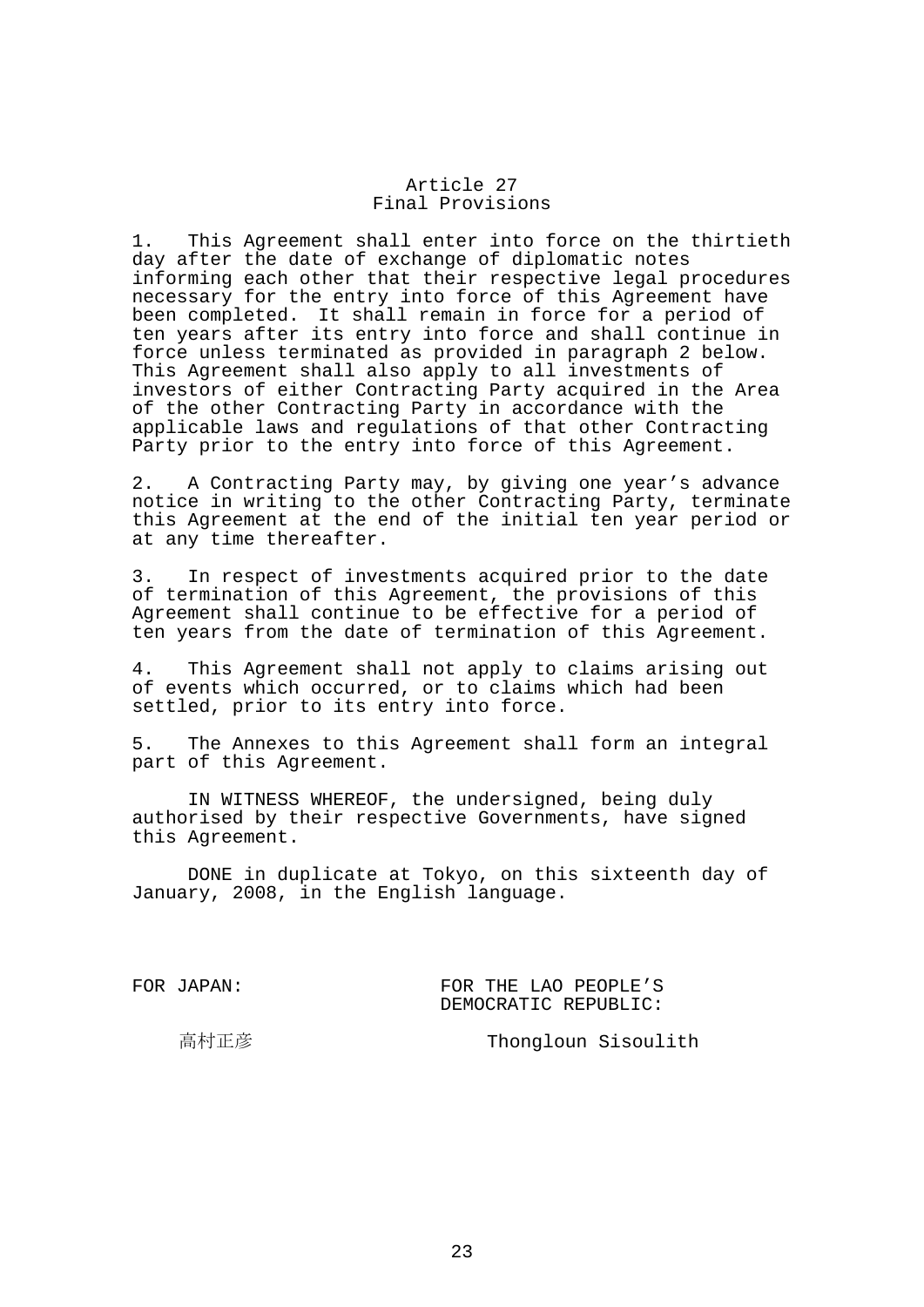# Annex I

# Reservations for Measures referred to in Subparagraph 1(a) of Article 8

 "Obligations under this Agreement" specifies the obligations under Articles 2, 3 and 7 for which a nonconforming measure is maintained.

| Part 1                |  |
|-----------------------|--|
| Reservations of Japan |  |

|    | Sector or Matter                                                                                                                                                                                                                                                                        | Obligations under this Agreement                                                   |
|----|-----------------------------------------------------------------------------------------------------------------------------------------------------------------------------------------------------------------------------------------------------------------------------------------|------------------------------------------------------------------------------------|
| 1. | Agriculture, Forestry and<br>Fisheries (Plant Breeder's<br>Right)                                                                                                                                                                                                                       | National Treatment<br>(Article 2)<br>Most-Favoured-Nation Treatment<br>(Article 3) |
| 2. | Agriculture, Forestry and<br>Fisheries, and Related<br>Services (except fisheries<br>within the territorial sea,<br>internal waters, exclusive<br>economic zone and continental<br>shelf provided for in the<br>reservation No. 5 in<br>Reservations of Japan in Part<br>1 of Annex II) | National Treatment<br>(Article 2)                                                  |
| 3. | Air Transport                                                                                                                                                                                                                                                                           | National Treatment<br>(Article 2)                                                  |
|    |                                                                                                                                                                                                                                                                                         | Most-Favoured-Nation Treatment<br>(Article 3)                                      |
|    |                                                                                                                                                                                                                                                                                         | Prohibition of Performance<br>Requirements (Article 7)                             |
| 4. | Banking                                                                                                                                                                                                                                                                                 | National Treatment<br>(Article 2)                                                  |
| 5. | Drugs and Medicines<br>Manufacturing                                                                                                                                                                                                                                                    | National Treatment<br>(Article 2)                                                  |
| б. | Freight Forwarding Business                                                                                                                                                                                                                                                             | National Treatment<br>(Article 2)                                                  |
|    |                                                                                                                                                                                                                                                                                         | Most-Favoured-Nation Treatment<br>(Article 3)                                      |
|    |                                                                                                                                                                                                                                                                                         | Prohibition of Performance<br>Requirements (Article 7)                             |
| 7. | Heat Supply                                                                                                                                                                                                                                                                             | National Treatment<br>(Article 2)                                                  |
| 8. | Information and Communications                                                                                                                                                                                                                                                          | National Treatment<br>(Article 2)                                                  |
|    |                                                                                                                                                                                                                                                                                         |                                                                                    |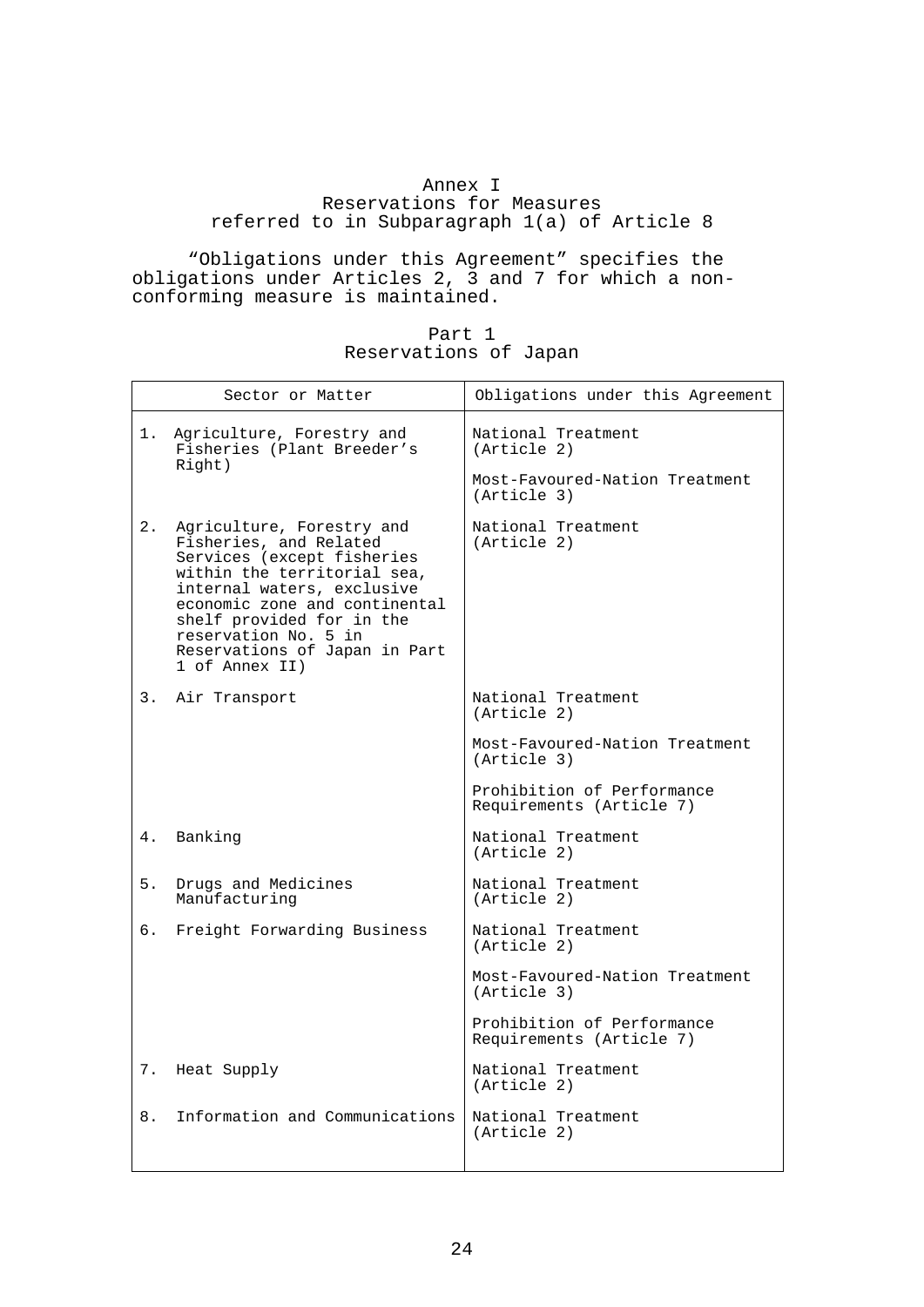|            |                                                          | Prohibition of Performance<br>Requirements (Article 7) |
|------------|----------------------------------------------------------|--------------------------------------------------------|
| 9.         | Leather and Leather Products<br>Manufacturing            | National Treatment<br>(Article 2)                      |
|            | 10. Matters Related to the<br>Nationality of a Ship      | National Treatment<br>(Article 2)                      |
|            |                                                          | Prohibition of Performance<br>Requirements (Article 7) |
| 11. Mining |                                                          | National Treatment<br>(Article 2)                      |
|            | 12. Oil Industry                                         | National Treatment<br>(Article 2)                      |
|            | 13. Railway Transport                                    | National Treatment<br>(Article 2)                      |
|            | 14. Registration of Aircraft in<br>the National Register | National Treatment<br>(Article 2)                      |
|            |                                                          | Prohibition of Performance<br>Requirements (Article 7) |
|            | 15. Road Passenger Transport                             | National Treatment<br>(Article 2)                      |
|            | 16. Security Guard Services                              | National Treatment<br>(Article 2)                      |
|            | 17. Water Supply and Waterworks                          | National Treatment<br>(Article 2)                      |
|            | 18. Water Transport                                      | National Treatment<br>(Article 2)                      |
|            |                                                          | Most-Favoured-Nation Treatment<br>(Article 3)          |

# Part 2

Reservations of the Lao People's Democratic Republic

|       | Sector or Matter                                                                    | Obligations under this Agreement |
|-------|-------------------------------------------------------------------------------------|----------------------------------|
| $1$ . | All Sectors - Term of the<br>investment licence                                     | National Treatment (Article 2)   |
|       | 2. All Sectors - Registered<br>capital of the joint venture                         | National Treatment (Article 2)   |
|       | 3. All Sectors - Importation of<br>registered capital                               | National Treatment (Article 2)   |
| 4.    | All Sectors - Timeframe of the<br>examination of application by<br>foreign investor | National Treatment (Article 2)   |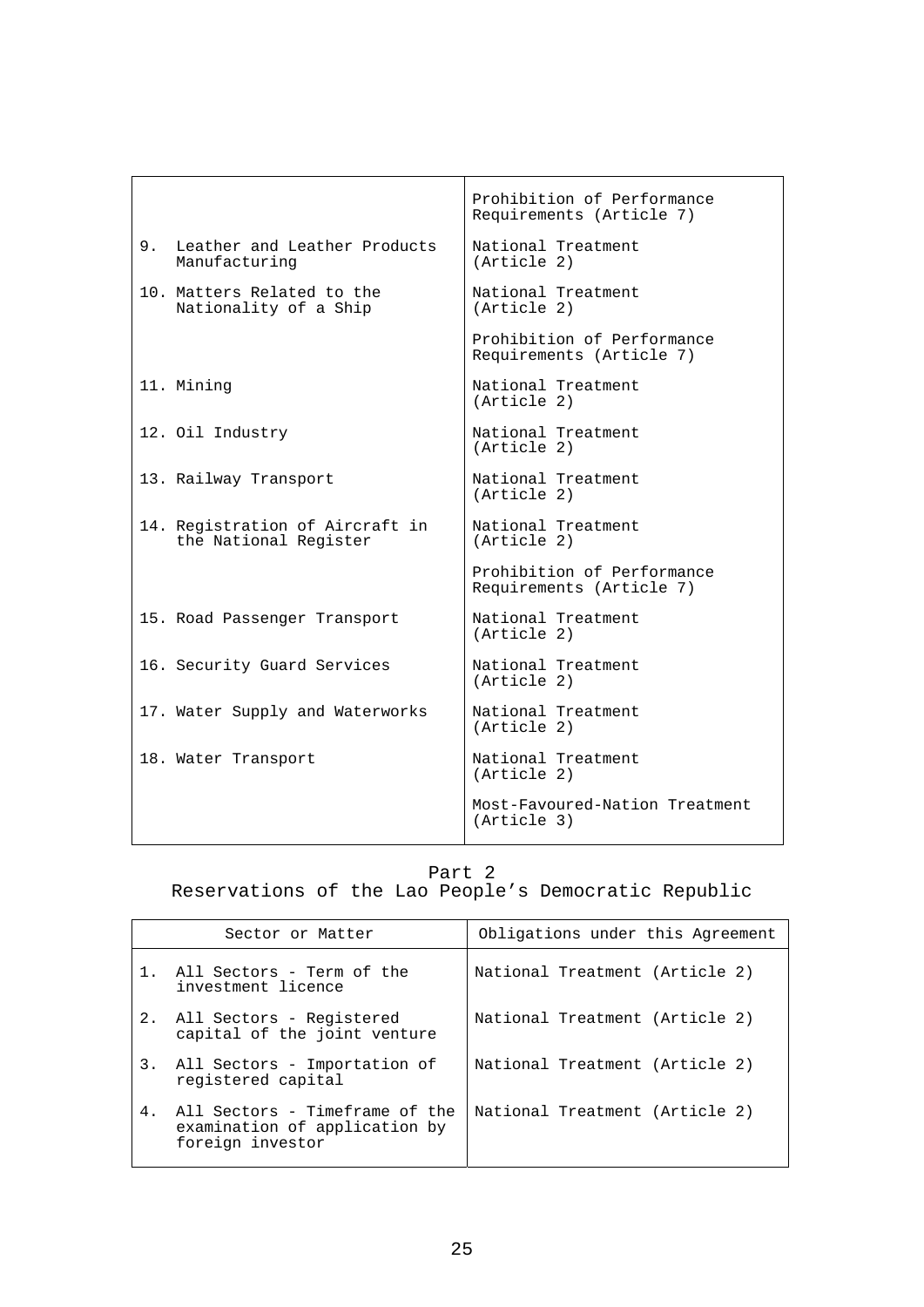|    | 5. All Sectors - Requirement for                                                              | National Treatment (Article 2)                         |
|----|-----------------------------------------------------------------------------------------------|--------------------------------------------------------|
|    | hiring nationals                                                                              | Prohibition of Performance<br>Requirements (Article 7) |
| б. | All Sectors - Requirement for<br>export                                                       | Prohibition of Performance<br>Requirements (Article 7) |
| 7. | All Sectors - Requirement for<br>achieving a given level or<br>percentage of domestic content | Prohibition of Performance<br>Requirements (Article 7) |
| 8. | All Sectors - Requirement for<br>transferring technology                                      | Prohibition of Performance<br>Requirements (Article 7) |
| 9. | Manufacture of all types of<br>alcohol                                                        | National Treatment (Article 2)                         |
|    | 10. Manufacture of medicine                                                                   | National Treatment (Article 2)                         |
|    | 11. Manufacture of all types of<br>motor vehicle                                              | National Treatment (Article 2)                         |
|    | 12. Hotel - less than 51 rooms or<br>2 stars                                                  | National Treatment (Article 2)                         |
|    | 13. Travel agencies and tour<br>operators services for<br>specific areas                      | National Treatment (Article 2)                         |
|    | 14. Construction and related<br>consultancy activities                                        | National Treatment (Article 2)                         |
|    | 15. Road and water transportation                                                             | National Treatment (Article 2)                         |
|    | 16. Fare for domestic air and<br>water transport                                              | National Treatment (Article 2)                         |
|    | 17. Water supply                                                                              | National Treatment (Article 2)                         |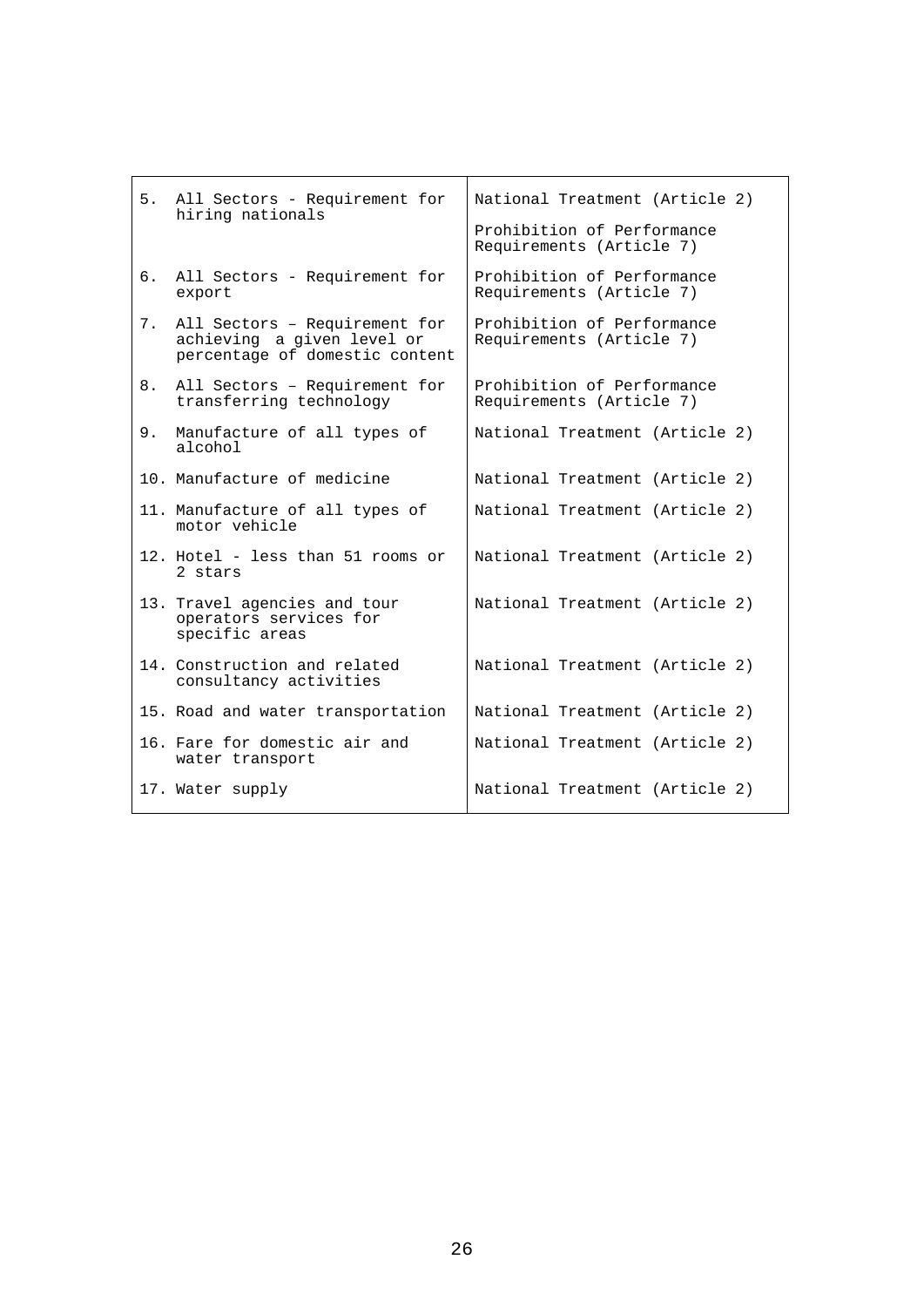# Annex II

Reservations for Measures referred to in Paragraph 3 of Article 8

 "Obligations under this Agreement" specifies the obligations under Articles 2, 3 and 7 for which a nonconforming measure is maintained or may be adopted.

| Part 1                |  |
|-----------------------|--|
| Reservations of Japan |  |

|    | Sector or Matter                                         | Obligations under this Agreement                       |
|----|----------------------------------------------------------|--------------------------------------------------------|
| 1. | Aerospace Industry                                       | National Treatment<br>(Article 2)                      |
|    |                                                          | Prohibition of Performance<br>Requirements (Article 7) |
| 2. | Arms and Explosives Industry                             | National Treatment<br>(Article 2)                      |
|    |                                                          | Prohibition of Performance<br>Requirements (Article 7) |
|    | 3. Broadcasting Industry                                 | National Treatment<br>(Article 2)                      |
|    |                                                          | Prohibition of Performance<br>Requirements (Article 7) |
| 4. | Energy                                                   | National Treatment<br>(Article 2)                      |
|    |                                                          | Prohibition of Performance<br>Requirements (Article 7) |
| 5. | Fisheries within the<br>Territorial Sea, Internal        | National Treatment<br>(Article 2)                      |
|    | Waters, Exclusive Economic<br>Zone and Continental Shelf | Most-Favoured-Nation Treatment<br>(Article 3)          |
|    |                                                          | Prohibition of Performance<br>Requirements (Article 7) |
| б. | Land Transaction                                         | National Treatment<br>(Article 2)                      |
|    |                                                          | Most-Favoured-Nation Treatment<br>(Article 3)          |
| 7. | Maintenance, Designation or<br>Elimination (including    | National Treatment<br>(Article 2)                      |
|    | privatisation) of a Public<br>Monopoly                   | Prohibition of Performance<br>Requirements (Article 7) |
|    |                                                          |                                                        |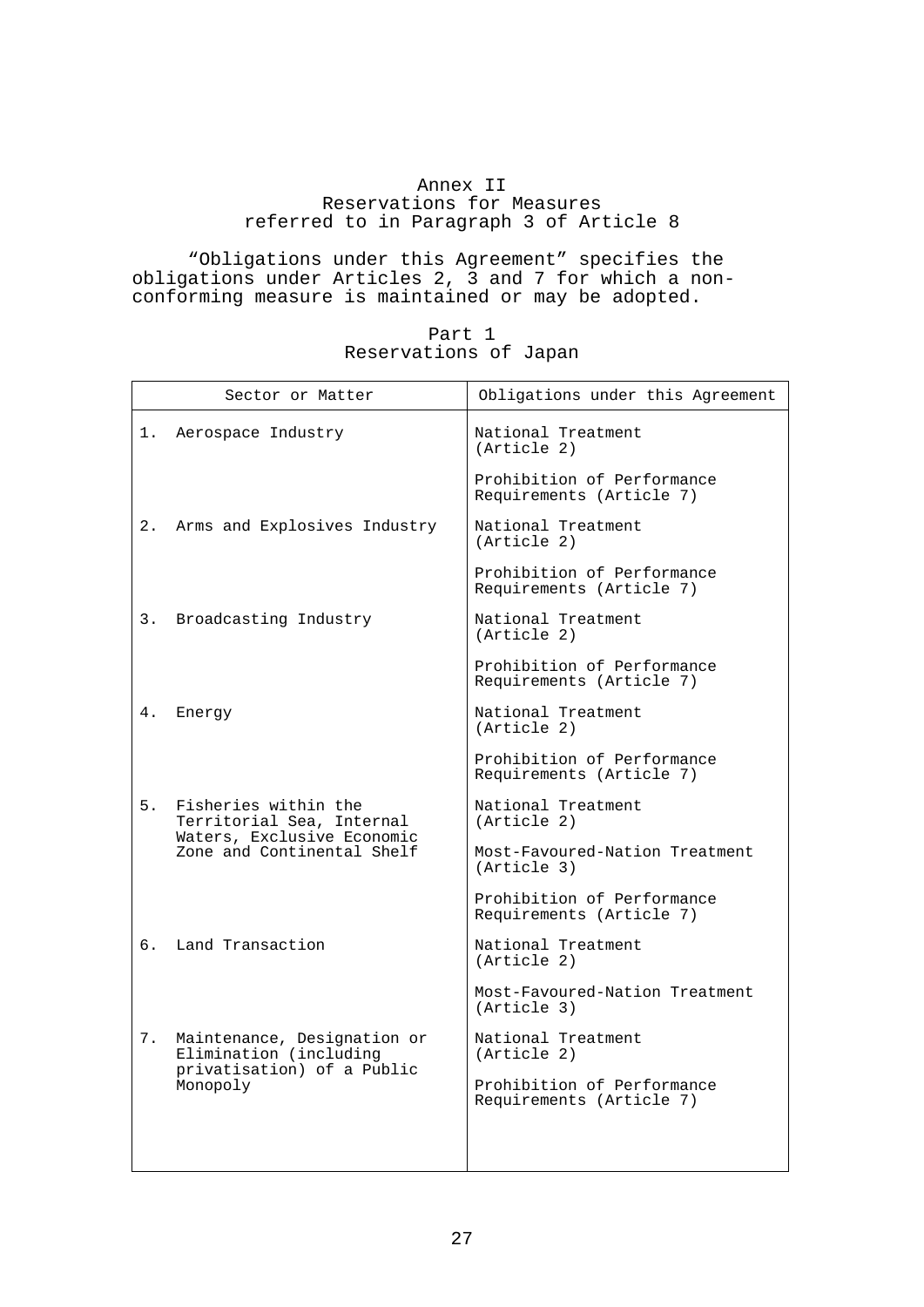| 8. | Maintenance, Establishment or<br>Disposal (including<br>privatisation) of a State<br>Enterprise | National Treatment<br>(Article 2)<br>Prohibition of Performance<br>Requirements (Article 7) |
|----|-------------------------------------------------------------------------------------------------|---------------------------------------------------------------------------------------------|
| 9. | Public Law Enforcement and<br>Correctional Services and<br>Social Services                      | National Treatment<br>(Article 2)<br>Most-Favoured-Nation Treatment<br>(Article 3)          |
|    | 10. Subsidies                                                                                   | Prohibition of Performance<br>Requirements (Article 7)<br>National Treatment<br>(Article 2) |
|    |                                                                                                 | Most-Favoured-Nation Treatment<br>(Article 3)                                               |

Part 2

Reservations of the Lao People's Democratic Republic

| Sector or Matter                                                                                               | Obligations under this Agreement              |
|----------------------------------------------------------------------------------------------------------------|-----------------------------------------------|
| Manufacture of all types of<br>1.<br>weapons                                                                   | National Treatment (Article 2)                |
|                                                                                                                | Most-Favoured-Nation Treatment<br>(Article 3) |
| 2.<br>Manufacture for processing of<br>all types of narcotic drugs                                             | National Treatment (Article 2)                |
| Manufacture of cultural items<br>3.<br>destructive of the national<br>culture and tradition                    | National Treatment (Article 2)                |
| Manufacture of chemical<br>4.<br>substances and industrial<br>waste hazardous to human life<br>and environment | National Treatment (Article 2)                |
| 5.<br>Manufacture of wood and wood<br>products                                                                 | National Treatment (Article 2)                |
| б.<br>Exploitation of timber and<br>non-timber forest products of<br>natural forest                            | National Treatment (Article 2)                |
| Hunting, trapping, wildlife<br>7.<br>propagation including related<br>service activities                       | National Treatment (Article 2)                |
| 8.<br>Operation of fish hatcheries<br>in the Mekong River                                                      | National Treatment (Article 2)                |
|                                                                                                                |                                               |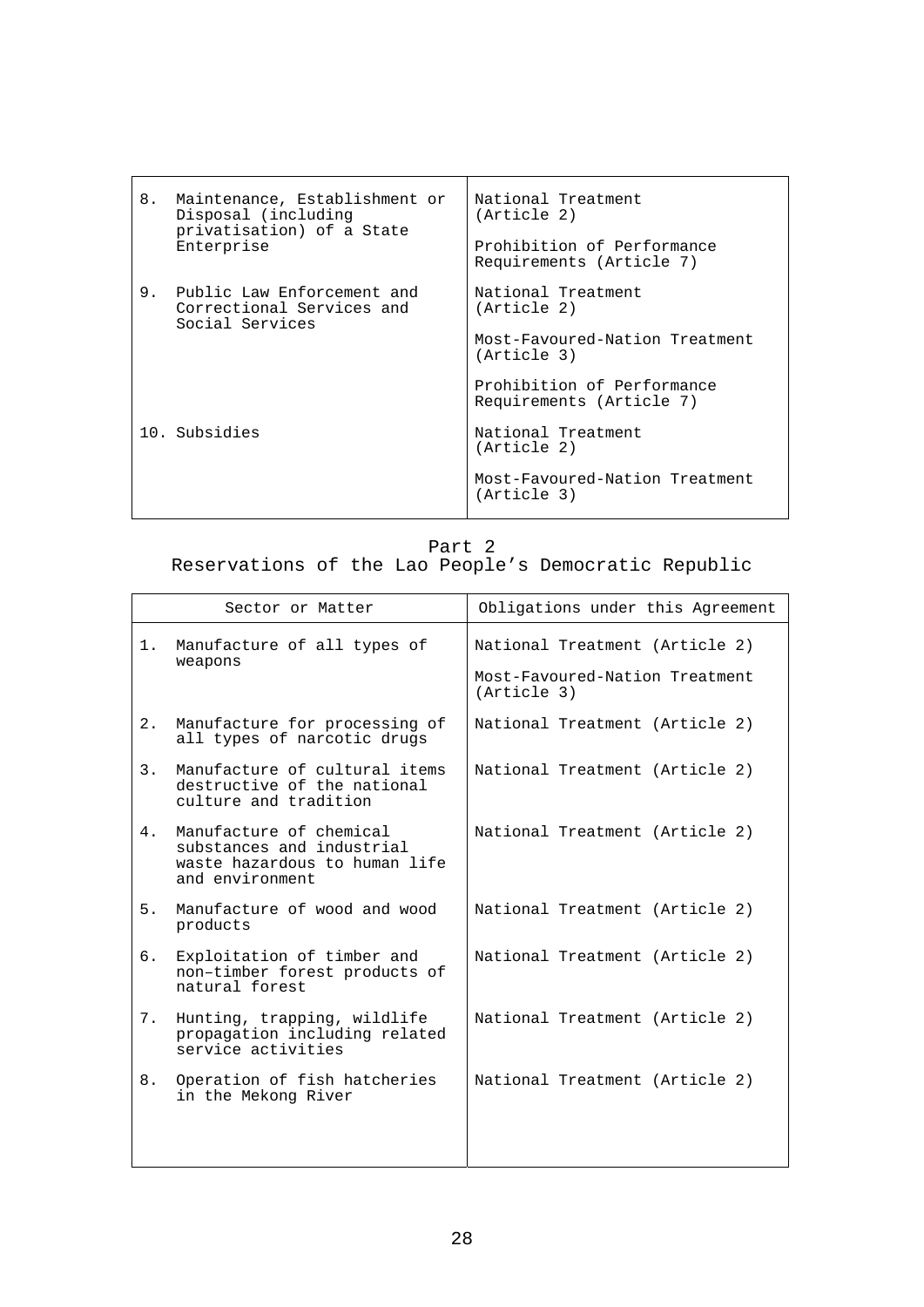| 9. Production and processing of<br>local fishes                                                   | National Treatment (Article 2)                         |
|---------------------------------------------------------------------------------------------------|--------------------------------------------------------|
| 10. Security activities                                                                           | National Treatment (Article 2)                         |
| 11. Activities of political<br>organisation                                                       | National Treatment (Article 2)                         |
| 12. Funeral and related activities                                                                | National Treatment (Article 2)                         |
| 13. Pedagogy, teaching of other<br>religious and producing<br>specialist for national<br>security | National Treatment (Article 2)                         |
| 14. All Sectors-Ownership,<br>utilisation of land (*)                                             | National Treatment (Article 2)                         |
| 15. Mining $(*)$                                                                                  | National Treatment (Article 2)                         |
| 16. Nuclear energy                                                                                | National Treatment (Article 2)                         |
| 17. Energy, except nuclear energy<br>$(* )$                                                       | National Treatment (Article 2)                         |
| 18. Gambling                                                                                      | National Treatment (Article 2)                         |
| 19. Subsidies                                                                                     | National Treatment (Article 2)                         |
| 20. Broadcasting and television                                                                   | National Treatment (Article 2)                         |
| 21. Retail and wholesale<br>$s$ ervices $(*)$                                                     | National Treatment (Article 2)                         |
| 22. Share purchasing of the state-<br>owned enterprise                                            | National Treatment (Article 2)                         |
| 23. Ownership of domestic and<br>international electricity<br>transmission grids                  | National Treatment (Article 2)                         |
| 24. Domestic electricity<br>distribution                                                          | National Treatment (Article 2)                         |
| 25. Telecommunication (*)                                                                         | Prohibition of Performance<br>Requirements (Article 7) |
| 26. Air and railway transportation                                                                | National Treatment (Article 2)                         |
| 27. Banking and other financial<br>services                                                       | National Treatment (Article 2)                         |
|                                                                                                   |                                                        |
|                                                                                                   |                                                        |
|                                                                                                   |                                                        |
|                                                                                                   |                                                        |
|                                                                                                   |                                                        |